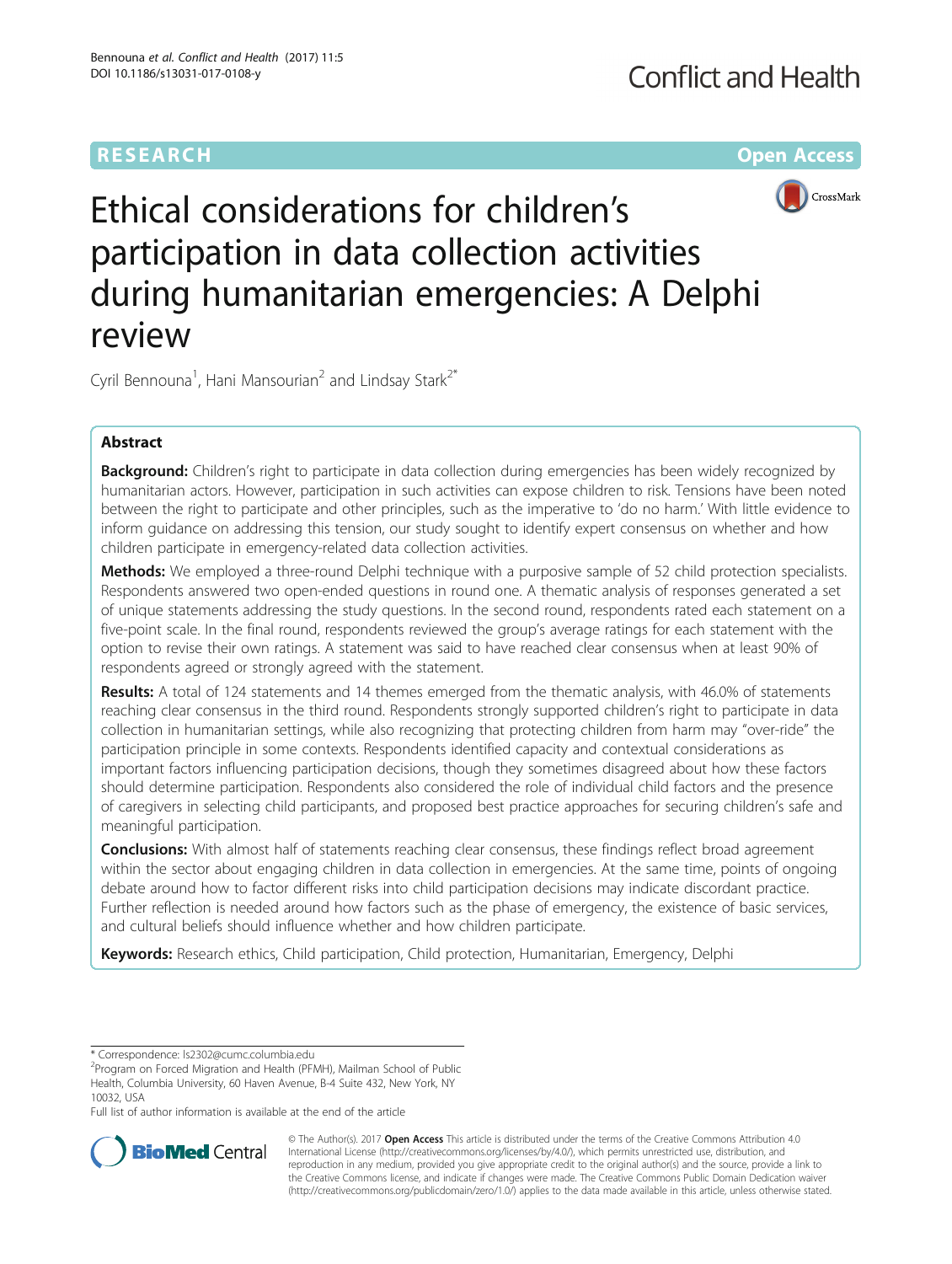## Background

The principle of child participation is a cornerstone of the United Nations (UN) Convention on the Rights of the Child (CRC). The principle holds that children (defined as those under the age of 18) have the right to express their views if they so choose, and that, in accordance with the children's age and maturity, these views should be taken into account for all matters that affect them [[1\]](#page-13-0). There is a substantial literature on the ethics of child participation in research, with growing attention to the ethics of researching children exposed to humanitarian crises and displacement [[2](#page-13-0)–[9\]](#page-13-0). Several UN agencies and relief organizations have issued guidelines or toolkits to support the engagement of girls and boys in all aspects of the emergency programming cycle, including data collection activities for evidence generation, such as emergency assessments, monitoring and evaluation, and research [[1](#page-13-0), [10](#page-13-0)–[20](#page-13-0)]. Children may participate in data collection as respondents or collaborators on the design and execution of data collection activities; they may also consult on the analysis, validation, or dissemination of the results [[11](#page-13-0)]. This study focuses primarily on the participation of children as respondents in emergency-related data collection activities.

While child participation guidelines tend to recognize the value of including children in data collection activities, they also acknowledge that doing so can expose children to a host of physical and psychosocial risks, especially in conflict and disaster contexts, potentially creating tension between the principle of participation and other human rights and bioethics principles, namely the best interest of the child, respect for persons, non-maleficence ('do no harm'), beneficence, and justice [[7, 10](#page-13-0), [21\]](#page-13-0). Emergencies can exacerbate the familiar constraints of resources, time, language capabilities, and insecurity during data collection, and the breakdown of critical infrastructure and social order can introduce innumerable additional obstacles. Simple tasks such as identifying secure data collection locations, establishing participants' ages, and receiving consent from caregivers can become critical bottlenecks in the context of high mobility and ongoing conflict. By separating families and communities, and overwhelming child protection and other basic services, emergencies can also disrupt data collectors' ability to act upon their participants' acute needs. Worse still, many risks persist beyond data collection. Completed surveys, for example, can be seized by armed forces or groups and interpreted as condemning evidence, endangering both participants and enumerators. Even after investigators return safely home, respondents remain at risk of stigma and reprisal, sometimes complicating efforts to share research findings with participating communities [[21](#page-13-0)].

Those conducting evidence generation activities in humanitarian settings must also negotiate what has been called the "dual imperative" between producing information capable of benefiting policies and programs during the response and generating high quality, scientifically valid results [\[22](#page-13-0)]. The former priority tends to be the most salient in the earliest stages of an emergency, when assessments aiming to determine the immediate needs of emergency-affected populations are the most common form of evidence generation. Due to the urgency of these assessments, they usually do not have the benefit of being reviewed by an Institutional Review Board (IRB) for ethical and legal suitability. According to the Inter-Agency Standing Committee, which coordinates humanitarian assistance across organizations globally, including emergency assessments, primary data collection should usually begin with a Multi Cluster/Sector Initial Rapid Assessment (MIRA) about 72 h after the onset of an emergency, though timing may vary according to the type of emergency and latent response capacity, and other data collection activities may sometimes precede the MIRA or take place concurrently [\[23](#page-13-0)]. The MIRA guidelines advise enumerators to take stock of children's conditions in the direct observation component, and to speak face-to-face with affected people, including children among others, but do not include tools or principles for engaging children [[23\]](#page-13-0). Sectorspecific assessments, like the Child Protection Rapid Assessment (CPRA), should ideally begin in the third or fourth weeks following emergency onset and take several weeks to complete, though a global review found that most assessments did not begin until at least the eighth week following emergency onset [[24, 25](#page-13-0)]. The CPRA guidelines recognize that children's participation can contribute to a richer understanding of emergency situations, but do not recommend interviews or focus group discussions with children because "in most cases, it is unlikely that trained staff is available to conduct such highly sensitive interviews" [\[24](#page-13-0)]. Monitoring and evaluation efforts are tied to specific interventions, and may last the duration of emergency response.

Acknowledging the risks of engaging children in data collection during emergencies, the Committee on the Rights of the Child has reaffirmed that children's right to participation "does not cease in situations of crisis or in the aftermath," and it promotes children's involvement in assessments and monitoring, among other activities [\[1](#page-13-0)]. Although the available literature on child participation provides a valuable inventory of techniques for engaging children meaningfully in data collection activities, and addresses core attending ethical concerns, such as the principles of beneficence, justice, and respect, considerable discordance remains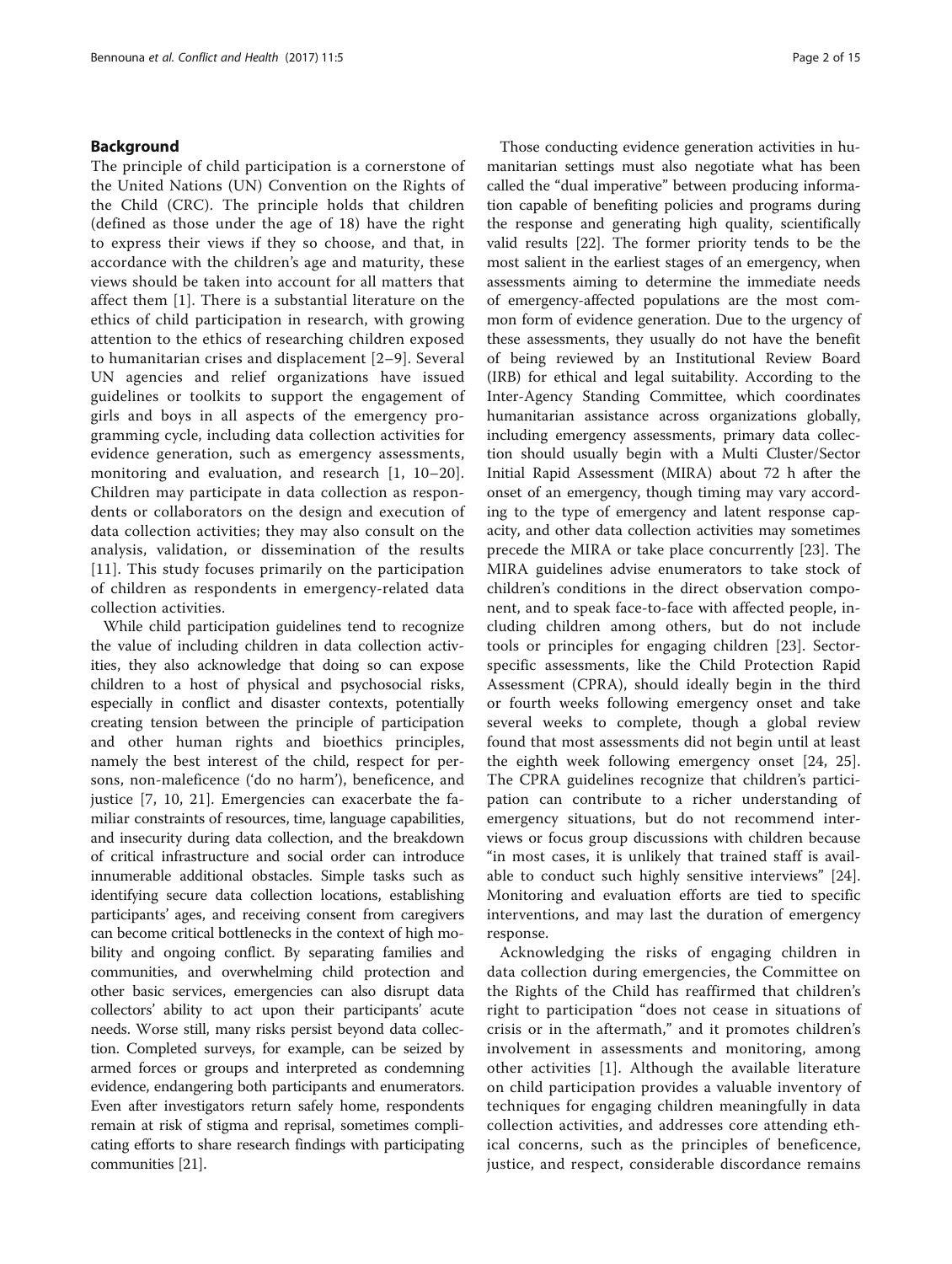among humanitarian practitioners and researchers about the specific factors that should determine whether and how children participate in data collection during the early stages of emergencies.

On behalf of the Child Protection Assessment, Measurement, and Evidence Working Group, which develops guidance, tools, and methodologies to improve evaluation capacities for child protection interventions in humanitarian settings, we utilized the Delphi technique to explore the diversity of perspectives among child protection specialists across the globe relating to this unresolved issue [[26](#page-13-0), [27](#page-13-0)]. The Delphi technique promotes reflection within a diverse panel of experts in a series of structured rounds to explore the possibility for agreement on certain thematic areas and to identify areas of ongoing debate. As opposed to informal consensus-building exercises, such as committee meetings, panel members remain anonymous in a Delphi study and do not interact with one another physically. This allows participants to reflect on their own time and in their own space, making it a practical method for involving humanitarian practitioners [[28](#page-13-0)]. This characteristic is also thought to temper the biasing effects of dominant participants, social desirability, and other group dynamics [[29](#page-13-0)]. For these reasons, researchers have used the Delphi technique to understand agreement and disagreement in a wide array of fields, including medicine, public health, disaster preparedness, and child protection [[28](#page-13-0)–[33](#page-14-0)].

The present study sought to elicit specialist opinions about the important factors that should determine whether and how children participate in data collection activities related to child protection during the early phases of emergencies. By exploring the degrees to which specialists agree on these factors, and locating points of ongoing disagreement, we expect that the study's results will inform further deliberation regarding the development of child participation standards in humanitarian response.

### Methods

#### Participants

We sampled members of the study panel purposively to represent at least one of the following three categories of expertise: (1) significantly experienced in measurement issues related to children in emergencies, (2) significantly experienced in child protection in emergency (CPiE) program design or policy development, and (3) currently providing guidance to field staff on assessment and measurement issues in emergency contexts. We developed a contact list of 82 individuals potentially meeting these criteria by holding consultations with members of the Alliance for Child Protection in Humanitarian Action (formerly known as the Child

Protection Working Group or CPWG), scanning relevant organization websites, grey literature, and published literature, and by attending child protection sector conferences. In addition to meeting at least one of the above categories, individuals represented a wide distribution of experiences, institutional affiliations, and geographic origins, though all had to have a minimum proficiency in English. All individuals were initially contacted via email with an invitation to participate, a description of the study design and objectives, the Round I questionnaire, and a consent form.

#### Procedure

The study employed a classic Delphi design with three successive rounds, beginning with free response elicitation in the first round and followed by two rounds of feedback and consensus-building [[34](#page-14-0)–[36](#page-14-0)]. Although additional rounds would be expected to result in greater consensus, we selected a three-round design to mitigate participant attrition, taking into consideration the challenges of repeated participation for field-based respondents, which constituted a sizeable proportion of the study sample [[28](#page-13-0)]. We trialed the research instrument with a sample of 15 specialists prior to the first round, and the instrument was refined based on this pilot.

#### Round I

Those consenting to participate in the study were invited to answer a number of enrollment questions, followed by the main research questions, which asked respondents what conditions they believed should determine whether and how children are interviewed "as part of emergency assessments and other data collection activities in the early stages of an emergency," and which guidelines they used, if any, to support their decisions about child participation. "Early stages" was defined as the onset and weeks following a conflict event or natural disaster. Involvement in "emergency assessments and other data collection activities" was defined as "the engagement of children in the direct provision of information to data collection teams in the early stages of emergencies for programming purposes." The questionnaire instructed participants to respond in clear statements of whatever length they preferred and to return the completed form via email.

Following Round I data collection, our team collated the completed questionnaires and distilled them into a comprehensive list of unique statements [[34\]](#page-14-0). The first author reviewed the full sample of completed surveys, identifying unique statements and compiling them into a master list. When one sentence consisted of multiple concepts or opinions, it was segmented into multiple statements, preserving the participant's original wording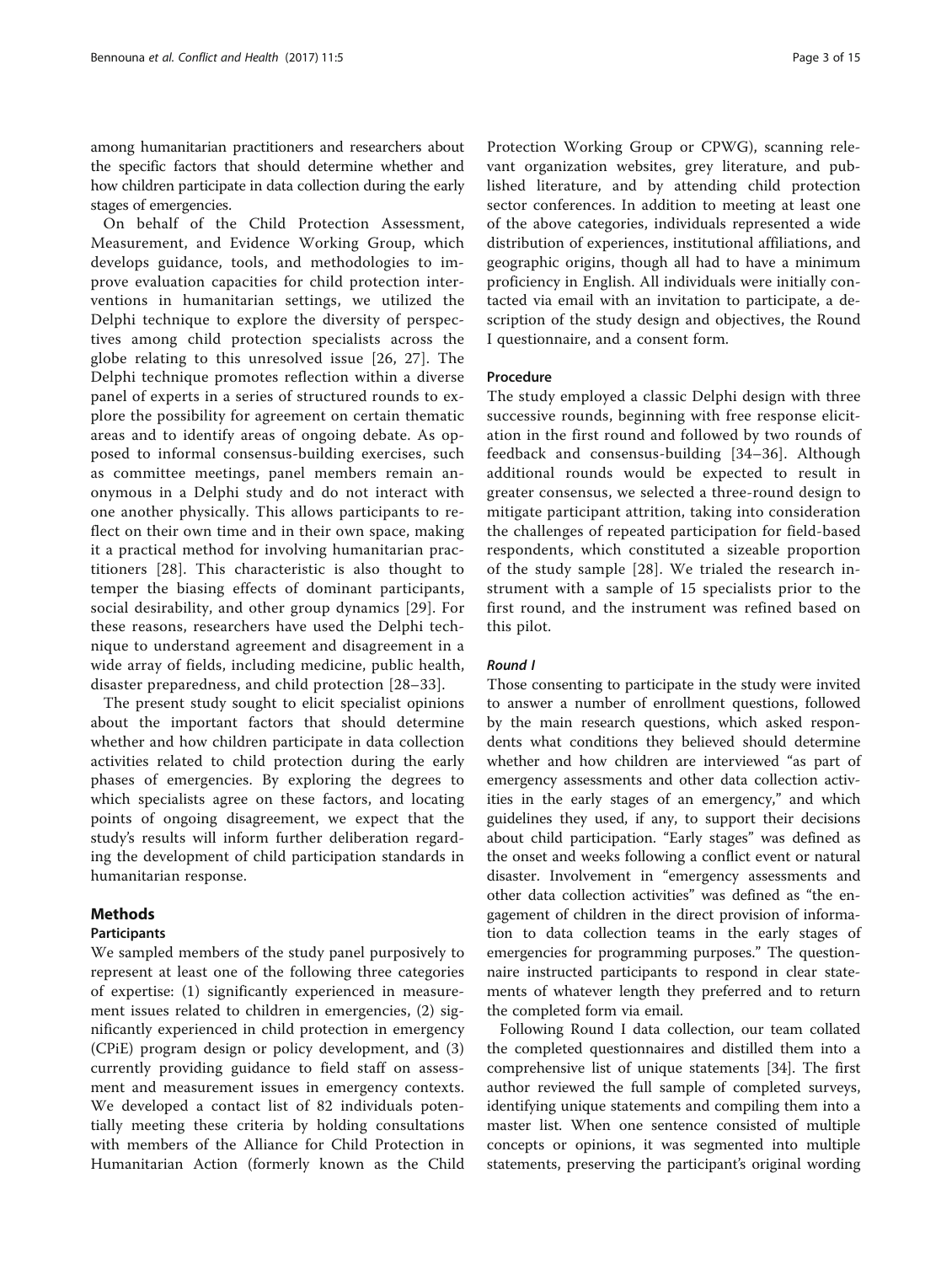to the extent possible. In the event that two participants expressed the same concept or opinion, one statement was generated to represent that idea using whichever participant's wording was the clearest. The second and third authors independently reviewed the composite list against the completed surveys to ensure the statements were exhaustive of the unique ideas and opinions conveyed through the completed survey, to ensure clarity of wording, and to remove conceptual redundancies between statements.

Once we agreed on the finalized version of the statements list, we reviewed the list independently using inductive thematic analysis [\[28,](#page-13-0) [37\]](#page-14-0). This involved analyzing each statement with reference to the others, identifying thematic linkages between conceptually similar statements, and then grouping statements into the emergent themes. We then compared our initial sets of themes with one another and came to consensus on a final set. Lastly, we independently sorted each statement into a theme before reconvening and coming to consensus on a final master list of statements organized by theme.

#### Round II

We converted an anonymized version of the master statements list into a survey for Round II and emailed it to all participants in addition to nine participants that were unable to participate in Round I but consented to participate in subsequent rounds. Participants were instructed to rate each statement on a 5-point Likert scale from 'strongly agree' (rating of 5) to 'strongly disagree' (rating of 1). We also provided participants with an open-ended section to elaborate on their opinions.

#### Round III

In this final round, we sent participants the master statement list with their Round II ratings alongside the average ratings from the full study sample for each statement. They were then instructed to compare their own ratings against the group mean for each statement and to either confirm or modify their Round II rating.

#### Final analysis

We defined "clear consensus" as any statement with which at least 90% of participants either agreed or strongly agreed [\[28](#page-13-0)]. Statements for which between 80% and 89% of participants agreed or strongly agreed were said to be approaching consensus. To provide a richer understanding of the polarity of opinions, we also calculated intensity ratios for each statement. Following Ager, Stark, Akesson, and Boothby, we defined "agreement intensity" (AI) as the proportion of participants agreeing with a statement that strongly agreed with it [[28](#page-13-0)]. A score above 0.5 indicated that participants were more likely to agree strongly with the statement than agree moderately with it. "Disagreement intensity" (DI) was defined as the proportion of participants not agreeing with a statement (strongly disagree, disagree, or undecided) that either strongly disagreed or moderately disagreed with it. We included participants who were undecided in the disagreement intensity calculation because their scores detracted from consensus, even if they did not actively disagree with the statement. A score above 0.5 indicated that participants were more likely to disagree actively with the statement than simply feel undecided about it.

#### Ethical considerations

Columbia University's Institutional Review Board reviewed the study's protocol and determined it to be exempt under IRB-AAAQ0600.

#### Results

In total, 52 (37 female, 15 male) respondents participated in the study (see Table 1). Forty-three participated in Round I, resulting in 124 unique statements and 14 themes, followed by 46 respondents in Round II, and 42 respondents in Round III [see Additional file [1\]](#page-13-0). Respondents included specialists in child protection programming, policy development, and monitoring and evaluation, as well as social scientists, epidemiologists, psychologists, and donor representatives focusing on child protection in emergencies.

The distribution of ratings was positively skewed, with a median score of four (indicating moderate agreement) in both rating rounds, and averages of 3.8 (standard deviation =  $1.1$ ) and  $3.9$  (standard deviation =  $1.0$ ) in rounds two and three, respectively. In the second round, 29.8% of statements achieved clear consensus, with an

|                                      | Female         | Male           | Total          |
|--------------------------------------|----------------|----------------|----------------|
| All Participants                     | 37             | 15             | 52             |
| Region of Origin                     |                |                |                |
| Africa                               | $\overline{2}$ | 5              | 7              |
| Australasia                          | 1              | 0              |                |
| Europe                               | 19             | $\mathcal{P}$  | 21             |
| Middle East/Central Asia             | 1              | 0              | 1              |
| North America                        | $10 \,$        | 6              | 16             |
| South/Fast Asia                      | 5              | $\mathfrak{D}$ | 7              |
| Affiliation at Time of Participation |                |                |                |
| Humanitarian agency/organization     | 25             | 12             | 37             |
| Academic researcher                  | 6              | 2              | 8              |
| Policymaker/Donor                    | $\mathfrak{D}$ | 1              | 3              |
| Consultant                           | 4              | Ω              | $\overline{4}$ |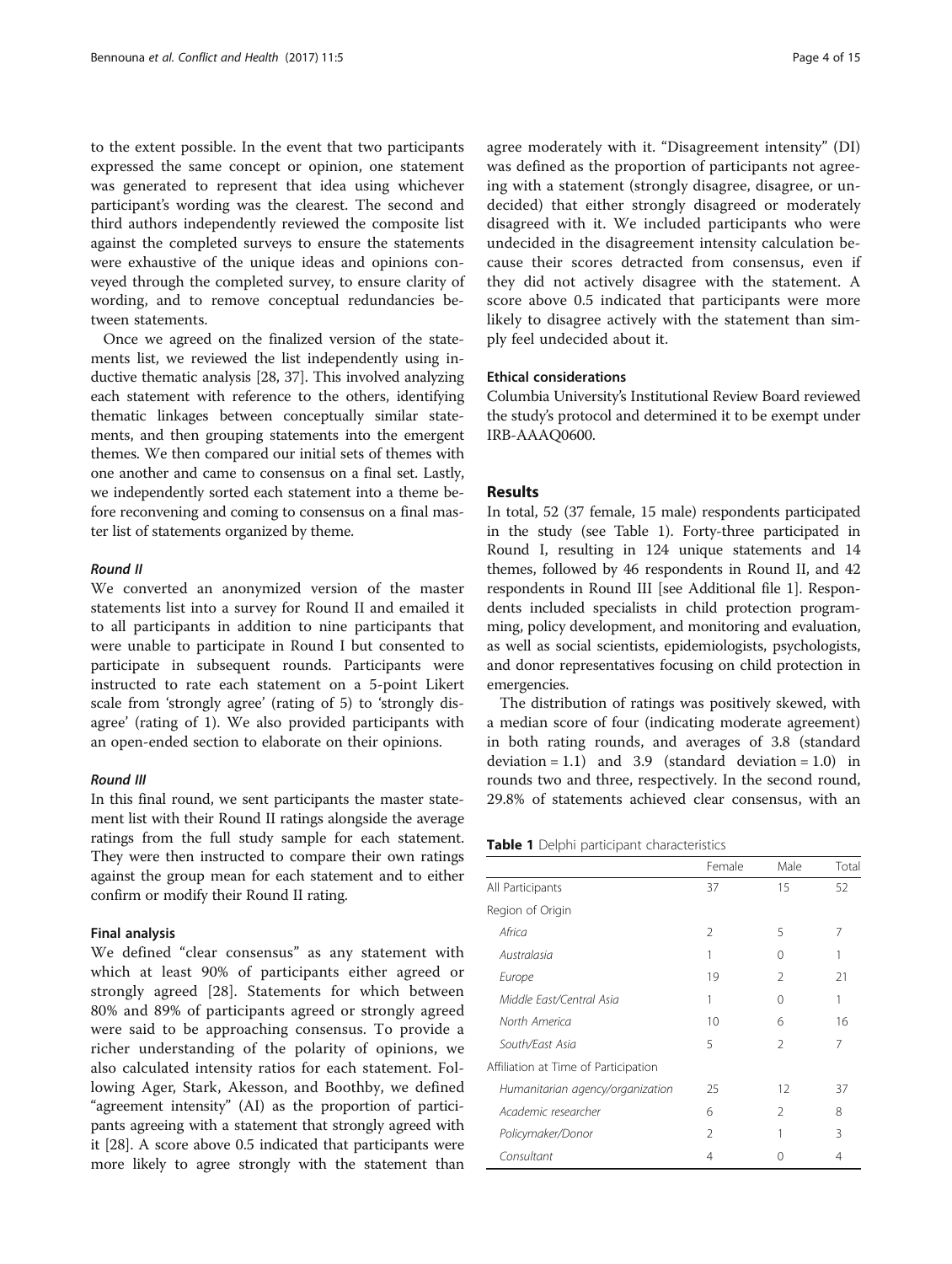additional 24.2% approaching consensus. In the third round, clear consensus increased by more than half to 46.0% of statements (see Table [2](#page-5-0)), with another 13.7% approaching consensus (see Table [3\)](#page-8-0).

The ratings reflect broad consensus among child protection practitioners and researchers from various organizations and geographies on a range of themes related to the ethics of child participation in emergency-related data collection. In line with the CRC, participants agreed that, in principle, children have a fundamental right to participate in data collection during and immediately following emergencies, and that this right draws from children's unique experiences and perspectives. Almost all respondents felt that children lack power in relation to adults, and that this dynamic, which risks excluding children's interests from adult testimony, creates an imperative to include children in emergency data collection activities (95%, S9). Respondents largely agreed that, in addition to benefiting decision-making related to emergency programs and policies, participation in data collection activities could also directly benefit children by allowing them to express their views, needs, and experiences (90%, S1).

A large majority of respondents also felt, however, that participation in emergency data collection activities could present significant risks to children and that other principles, such as non-maleficence, could "over-ride" the principle of participation (95%, S6). Respondents reached clear consensus around the notion that the principles of respect for persons, justice, and beneficence should underpin all data collection activities with children and adults (95%, S14). There was less agreement about how to weigh the various risks while making decisions about children's participation. The three broad areas of debate commonly discussed by respondents included: (1) whether to invite children to participate in data collection, (2) how to select child participants inclusively, and (3) which methods and techniques to employ with different children to ensure their safe and meaningful participation. Respondents identified several considerations influencing each of these decisions, and the following sections review the range of specialist opinions about how these should factor into decision-making.

## Should children participate in emergency assessments and related data collection activities?

Approximately two-thirds of respondents agreed that children should be given the opportunity to participate in data collection activities "in all circumstances," as long as investigators adjust the method and degree of participation to the demands of the context (69%, S5). A sizeable minority, however, strongly disagreed (24%,  $DI = 0.77$ ). As one dissenting respondent explained,

"This seems like a big stretch. You'll end up adjusting the level of participation for some situations so much that you dilute the concept of participation and it becomes meaningless." According to this view, the insistence on children's involvement can in some circumstances lead to tokenistic participation, degrading the value of participation and introducing its own set of

Two thematic areas emerged that dictated whether participants felt that children should be excluded from direct participation in a given data collection activity. The first was the capacity of the institution and supporting organizations associated with the activity, which included concerns with staff qualification, the existence of child-focused services in the selected area, and the intentions and ability to act upon the activity's findings. The second thematic area related to contextual considerations, including the type and phase of emergency, and an assessment of the underlying demographic and sociopolitical context of the selected area.

#### Institutional capacities

risks.

Respondents agreed unanimously that those collecting data from children should have specialized training in child-friendly methods and should be experienced using these methods (S108). Almost all respondents also agreed that investigators should be trained to recognize and respond to signs of distress during data collection (98%, S110) and that they should be asked to demonstrate their skills before collecting data from children (95%, S109). In addition to these qualifications, all respondents felt that investigators should be familiar with the participating children's cultural norms and language (S113), and most agreed that, in accordance with the context and topic being investigated, the investigator's gender (95%, S111), ethnicity, and political and military affiliations were important considerations (88%, S112). Taken together, these statements reflect broad agreement that data collection teams must have requisite cultural and professional competency before children are invited to participate. Indeed, 90% of respondents felt that data collectors should be required to meet standardized criteria of minimum skills and knowledge before engaging child participants (S107). Those who did not agree tended to question the feasibility of establishing a shared standard for demonstrated competencies. As one respondent remarked, "Standardization across organizations is not going to happen, ever. But [I] agree that a core set of skills and competencies would be helpful."

Respondents reached clear consensus on the idea that the scope for child participation would be greater in cases where investigators were associated with supporting humanitarian programs and partnerships (90%, S33).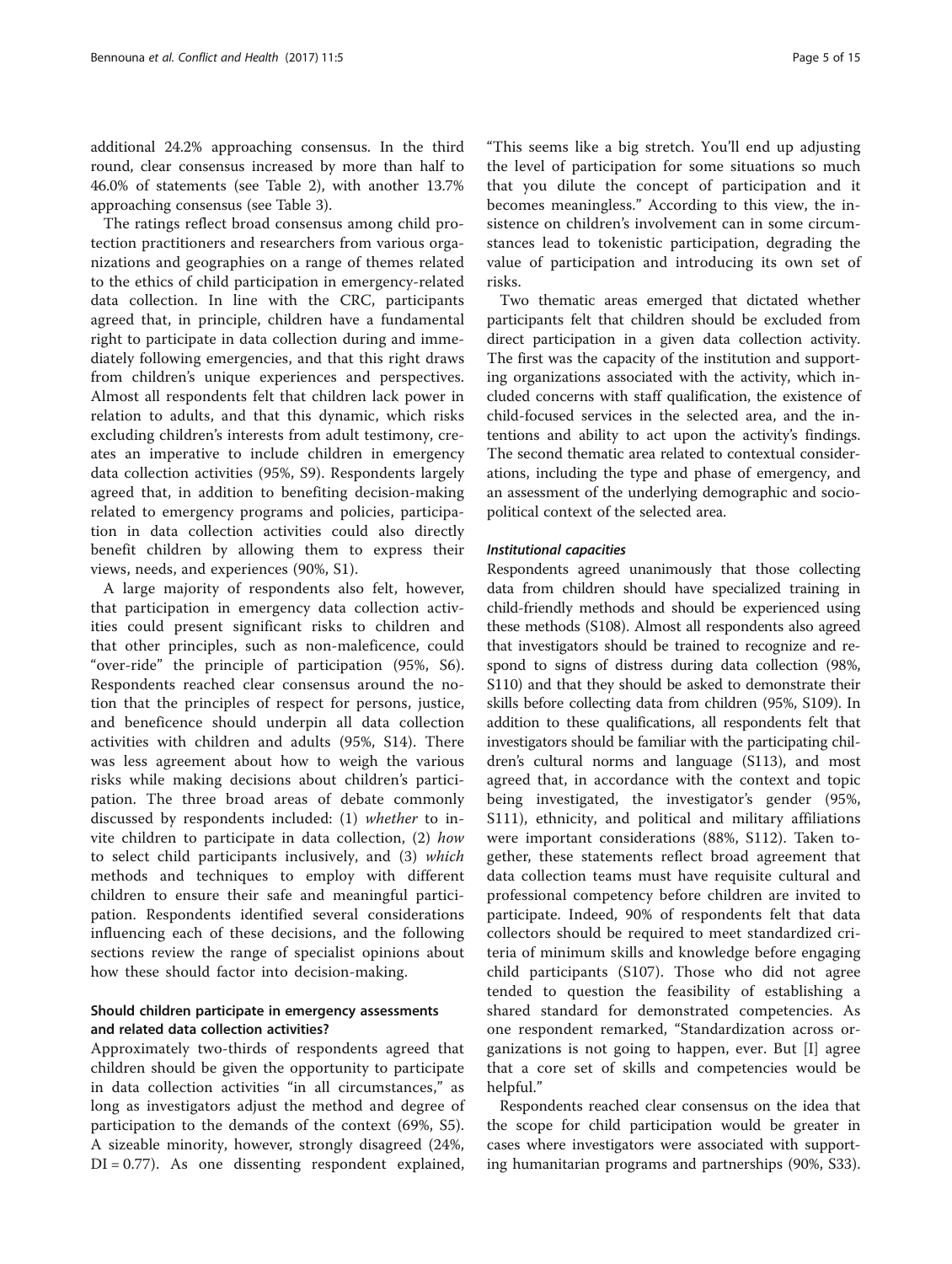<span id="page-5-0"></span>

| Table 2 Delphi statements reaching clear consensus |  |  |  |
|----------------------------------------------------|--|--|--|
|----------------------------------------------------|--|--|--|

|                 | Number Statement                                                                                                                                                                                                                                                                                                                                                                                                                                                                            | Consensus Al | DI            |
|-----------------|---------------------------------------------------------------------------------------------------------------------------------------------------------------------------------------------------------------------------------------------------------------------------------------------------------------------------------------------------------------------------------------------------------------------------------------------------------------------------------------------|--------------|---------------|
| S11             | Children have a right to decide whether to participate in evidence generation. A child's decision not to participate<br>must be respected.                                                                                                                                                                                                                                                                                                                                                  | 100%         | 0.98 0.00     |
| S99             | Data collection activities should be conducted in a language that child participants understand and are<br>comfortable with.                                                                                                                                                                                                                                                                                                                                                                | 100%         | 0.83 0.00     |
| S59             | Expectations need to be managed appropriately and transparently. Children should be informed about the data<br>collection process before, during, and after the assessment. They should be told what will happen to the<br>information and when and what they can expect.                                                                                                                                                                                                                   | 100%         | $0.80$ $0.00$ |
| <b>S85</b>      | While all children may lack power in relation to adults there are also power imbalances amongst children. These<br>can be due to cross-cutting factors of age, gender, ethnicity, class-caste, etc. Care is needed to avoid silencing of<br>some children by their more powerful peers.                                                                                                                                                                                                     | 100%         | 0.78 0.00     |
| S94             | We need to be thinking a lot more about adapting questions for different age groups – not just how we ask the<br>questions but what we want to know.                                                                                                                                                                                                                                                                                                                                        | 100%         | 0.73 0.00     |
| S93             | Data collection activities should consider different methods to collect data from children, and these should be<br>simple, age-specific, and culturally-adapted (e.g. focus group discussions, questionnaires, individual interviews, safety<br>maps, drawings, etc.).                                                                                                                                                                                                                      | 100%         | 0.68 0.00     |
| S96             | Data collection activities need to recognize and accommodate the other demands on children's time in the<br>context (e.g. are we taking time from children who would otherwise be generating income, caring for younger<br>siblings, or attending food distributions?).                                                                                                                                                                                                                     | 100%         | 0.59 0.00     |
| S108            | Those conducting data collection must be well-trained to collect data from children, must be familiar with available 100%<br>standards, and should be experienced in working with children directly.                                                                                                                                                                                                                                                                                        |              | 0.59 0.00     |
| S102            | The setting of data collection activities must be considered before involving a child in data collection, taking into<br>account the child's preference and the potential risks to the child and researcher of conducting the interview. For<br>example, children may prefer to be interviewed in their home, or it may be better to interview them in child-<br>friendly spaces or schools.                                                                                                | 100%         | 0.56 0.00     |
| S121            | If indirect methods need to be used to assess children's needs, or if exclusion of children from assessments is<br>inevitable, the resulting report should note the absence of these children from the data and the implications of<br>not having this information.                                                                                                                                                                                                                         | 100%         | 0.56 0.00     |
| S120            | Feeding back information and results to children needs to be done in a child-friendly, simple manner, including if<br>possible the visualization of information.                                                                                                                                                                                                                                                                                                                            | 100%         | 0.54 0.00     |
| S113            | When recording the information provided by children it is crucial that the data collector is familiar with cultural<br>norms and local customs to correctly record and interpret information provided by children using the local<br>language, paraphrases, and typical local references.                                                                                                                                                                                                   | 100%         | 0.34 0.00     |
| S <sub>15</sub> | Before any data collection is conducted with children, a risk analysis should take place, taking into account the<br>political context, security situation, degree of stability/volatility, cultural factors, power dynamics, exclusion issues,<br>the impact of the humanitarian context on these, and the risks posed by the data collection process itself. This risk<br>analysis will inform decision making about when and how children's participation may or may not be appropriate. | 98%          | 0.73 0.00     |
| S55             | The child must have the psychological, cognitive and emotional ability to participate in data collection.                                                                                                                                                                                                                                                                                                                                                                                   | 98%          | $0.27$ 1.00   |
| S60             | Children should be made aware that no one will be punished or receive any less help than anyone else if they do<br>not participate - and likewise they should be told that neither they nor anyone else is going to get a reward or<br>receive extra of anything for agreeing to participate.                                                                                                                                                                                               | 98%          | 0.88 1.00     |
| S110            | Those conducting data collection need to be trained in recognizing any signs of distress demonstrated by children, 98%<br>need to be able to provide any immediate response required (reassure, record) and be able to assess the need to<br>terminate the data collection appropriately.                                                                                                                                                                                                   |              | $0.70$ $0.00$ |
| S62             | If using a digital device to record a child's participation, researchers should assess if this is appropriate (e.g. for<br>security reasons or cultural belief), and if both children and parents are comfortable using the device.                                                                                                                                                                                                                                                         | 98%          | 0.53 1.00     |
| S114            | Analysis teams for data that came from children need to value and be able to interpret a variety of types of<br>evidence (e.g. visual as well as text-based).                                                                                                                                                                                                                                                                                                                               | 98%          | 0.48 1.00     |
| S86             | Clear and transparent criteria for inclusion/exclusion of children in evidence gathering processes should be<br>developed and should reflect considerations of participant safety, cultural acceptability, and appropriateness for<br>evidence gathering.                                                                                                                                                                                                                                   | 98%          | 0.45 0.00     |
| S95             | Data collection instruments for children should undergo careful cognitive and field testing prior to implementation<br>to ensure that minors will understand the questions/activity, to identify implementation challenges, and to assess<br>risks and impacts on children of using the instrument.                                                                                                                                                                                         | 98%          | $0.40$ $0.00$ |
| S92             | In all contexts assessment team members should observe the situation of girls and boys (of different ages and<br>abilities), including observation and recording the roles and responsibilities undertaken by girls and boys of<br>different ages and backgrounds.                                                                                                                                                                                                                          | 98%          | 0.38 0.00     |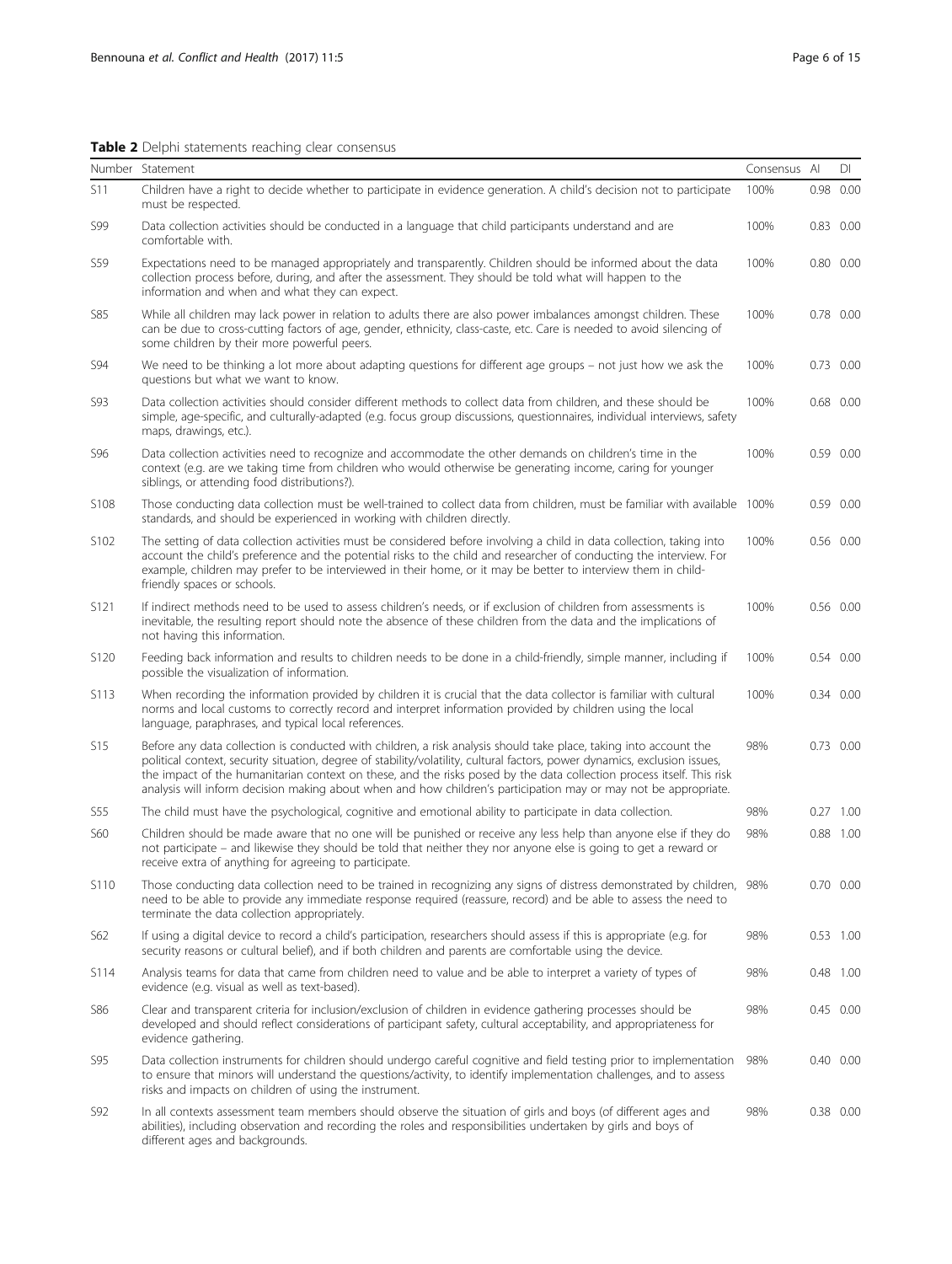| <b>S28</b>        | There should be a mechanism with clear protocols for following up on urgent issues and/or resolving pressing<br>issues that have come to light.                                                                                                                                                                                                                                                                                                                                                                                                                                                                                   | 98% |      | 0.87 1.00   |
|-------------------|-----------------------------------------------------------------------------------------------------------------------------------------------------------------------------------------------------------------------------------------------------------------------------------------------------------------------------------------------------------------------------------------------------------------------------------------------------------------------------------------------------------------------------------------------------------------------------------------------------------------------------------|-----|------|-------------|
| S98               | There should be sufficient time for children of different ages to formulate their ideas, react to information, react to<br>each other, and adequately discuss and be heard.                                                                                                                                                                                                                                                                                                                                                                                                                                                       | 98% |      | 0.41 0.00   |
| S <sub>10</sub> 1 | Child-friendly interpretation must be provided for any interviews or activities with children (e.g. it is not enough<br>that someone has linguistic skills; they must appreciate the additional issues involved in interpreting for children).                                                                                                                                                                                                                                                                                                                                                                                    | 98% |      | 0.36 0.00   |
| S <sub>103</sub>  | If the child is being interviewed alone, clear SOPs are needed, and the regulations, local cultural beliefs, and laws<br>need to be respected.                                                                                                                                                                                                                                                                                                                                                                                                                                                                                    | 97% |      | 0.42 0.00   |
| S14               | The principles of respect, beneficence (harm and benefits), and justice should underpin all assessment activities,<br>with children and adults.                                                                                                                                                                                                                                                                                                                                                                                                                                                                                   | 95% |      | 0.85 0.50   |
| S <sub>12</sub>   | The quality of the participatory process is important for children's experience of data collection activities.                                                                                                                                                                                                                                                                                                                                                                                                                                                                                                                    | 95% |      | 0.83 0.00   |
| S <sub>6</sub>    | Child rights and humanitarian principles, including the principle of the child's best interests and the principle of 'do<br>no harm' may over-ride the principle of children's participation in some contexts.                                                                                                                                                                                                                                                                                                                                                                                                                    | 95% | 0.75 | 1.00        |
| <b>S20</b>        | Cultures where the expectation is that children do not talk, or do not talk when adults are present, or do not talk<br>about certain issues need to be understood and carefully negotiated by contact with adult 'gatekeepers' so that<br>children do not face retaliation, forms of punishment, or other negative consequences as a result of their<br>participation. Children need to be approached through the 'proper channels' in context.                                                                                                                                                                                   | 95% |      | 0.53 0.00   |
| S9                | In most societies, children lack power in relation to adults. This makes data gathering directly with children<br>especially important since their views can be marginalized and/or misrepresented by adults.                                                                                                                                                                                                                                                                                                                                                                                                                     | 95% |      | 0.50 0.00   |
| <b>S58</b>        | Informed consent is not a one-off event, it is an ongoing process, which should be re-evaluated, depending on<br>changes in the circumstances of the emergency and other contextual factors.                                                                                                                                                                                                                                                                                                                                                                                                                                      | 95% |      | 0.79 0.00   |
| S89               | Since the effects of emergencies and the needed supports are gendered, one cannot defend the common practice<br>of interviewing boys more than girls. It is crucial to learn from girls and engage with them as actors and<br>participants who are agents of their own protection and well-being.                                                                                                                                                                                                                                                                                                                                 | 95% |      | 0.51 0.50   |
| S <sub>56</sub>   | Children should only participate in data collection once they have provided informed consent/assent, and when<br>needed, their care givers have also consented.                                                                                                                                                                                                                                                                                                                                                                                                                                                                   | 95% |      | 0.49 1.00   |
| S109              | It is essential in training to ensure that staff demonstrate their skills in engaging children's participation in data<br>collection, and that only those who perform well be selected to conduct the activities.                                                                                                                                                                                                                                                                                                                                                                                                                 | 95% |      | 0.44 1.00   |
| S111              | The gender of the researchers capable of collecting data also matters in deciding if and which children to include<br>in the data collection design.                                                                                                                                                                                                                                                                                                                                                                                                                                                                              | 95% |      | 0.33 0.00   |
| <b>S81</b>        | Children should be offered privacy, without their participation drawing undue or unwanted attention and thus<br>potentially singling them out.                                                                                                                                                                                                                                                                                                                                                                                                                                                                                    | 95% |      | $0.28$ 0.00 |
| S49               | After the initial 4-6 weeks of the sudden onset emergency response, opportunities for children's participation in<br>programme planning and implementation start to increase in contexts where the situation has become more<br>stable. Especially in contexts where children and families are living in their own communities, and/or in established<br>refugee or IDP camps, there may be increased opportunities for community based work and regular interactions<br>with children and community members providing a basis for meaningful participatory processes supporting collab-<br>orative and/or child led initiatives. | 95% |      | $0.28$ 0.00 |
| S21               | The presence of a protective environment/support network needs to be in place when discussing more sensitive<br>child protection issues such as sexual violence, child soldiers, etc.                                                                                                                                                                                                                                                                                                                                                                                                                                             | 95% |      | 0.73 0.00   |
| S38               | I think children should be interviewed as part of family tracing work or care and protection proceedings to ensure<br>that decisions are made in their best interests considering their own views.                                                                                                                                                                                                                                                                                                                                                                                                                                | 93% |      | 0.72 0.00   |
| S <sub>10</sub>   | Children can be respondents but also advisors, researchers, advocates, analysts, documenters. But this will depend<br>on providing them with the necessary skills and information to be partners in this as well as applying the basic<br>requirements for their ethical and meaningful involvement.                                                                                                                                                                                                                                                                                                                              | 93% |      | 0.59 0.33   |
| S84               | Confidentiality and protection of personal data should be quaranteed to all children.                                                                                                                                                                                                                                                                                                                                                                                                                                                                                                                                             | 93% |      | 0.95 0.67   |
| S <sub>106</sub>  | Adult investigators enjoy a position of power in relation to children. The humanitarian context can exacerbate the<br>power differential between investigators and children. Ethical data collection entails working to minimize power<br>differentials by, for example, sitting at the same level as children, participating in games, showing careful attention<br>to the views expressed and showing appreciation for each individual's contribution.                                                                                                                                                                          | 93% |      | $0.66$ 0.00 |
| <b>S80</b>        | The presence of the legal guardian or another trusted person during data collection might be necessary to put the<br>child at ease, but it should be carefully weighed against any possible bias.                                                                                                                                                                                                                                                                                                                                                                                                                                 | 93% |      | $0.24$ 0.00 |
| S <sub>118</sub>  | Children should receive feedback on the findings of an assessment, and should be able to provide ongoing<br>reflections and ask further questions after data collection has stopped.                                                                                                                                                                                                                                                                                                                                                                                                                                              | 93% |      | 0.32 0.00   |
| S13               | Children should not participate in data collection if doing so presents added child protection risks.                                                                                                                                                                                                                                                                                                                                                                                                                                                                                                                             | 90% |      | 0.74 1.00   |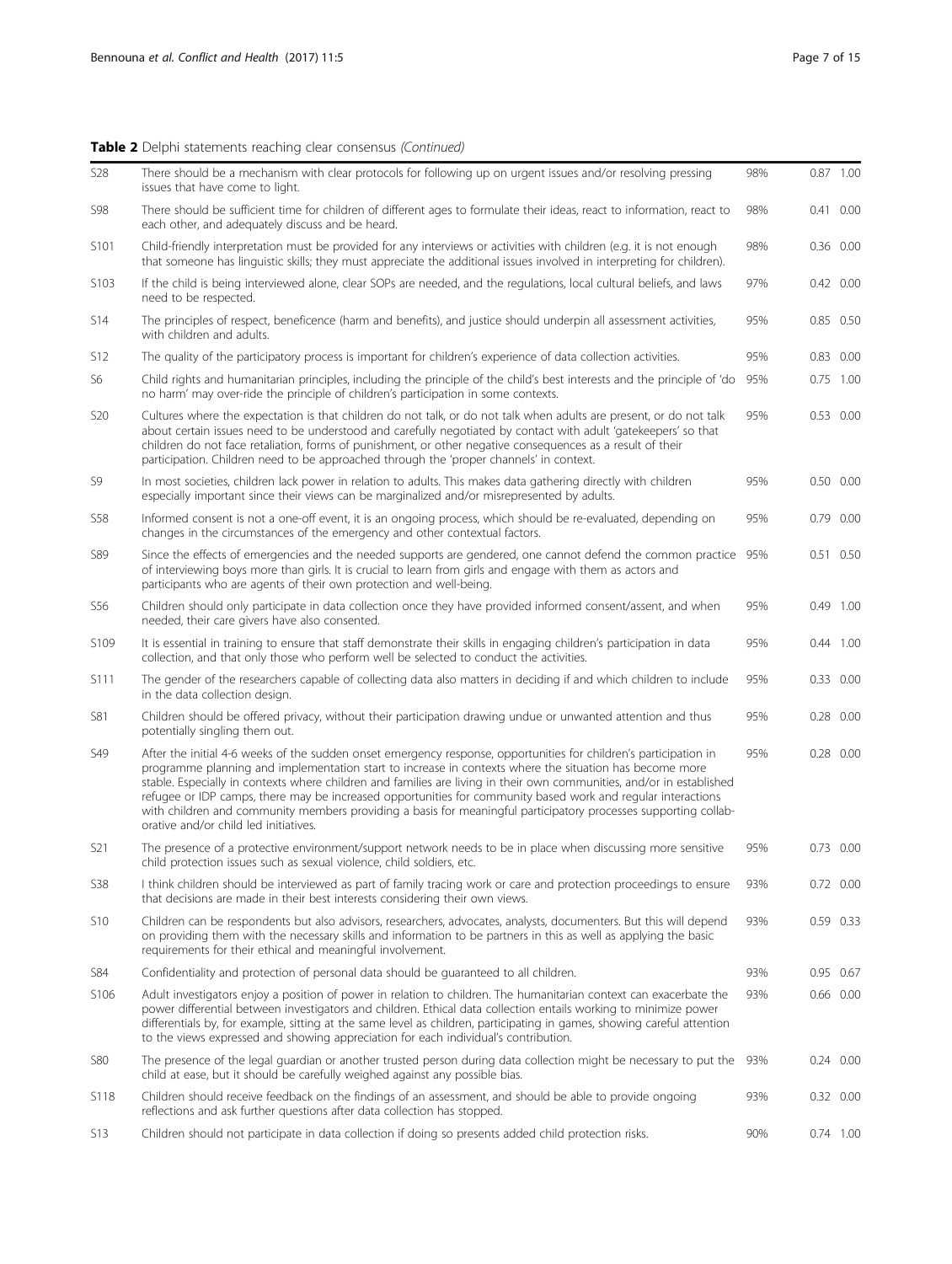#### Table 2 Delphi statements reaching clear consensus (Continued)

| S <sub>2</sub>   | In principle, it is important to consult with children on matters affecting them - thus children should be a source<br>for assessments that will influence humanitarian planning and budgeting.                                                                                                                                                                                                                                             | 90% | 0.47 0.50         |
|------------------|---------------------------------------------------------------------------------------------------------------------------------------------------------------------------------------------------------------------------------------------------------------------------------------------------------------------------------------------------------------------------------------------------------------------------------------------|-----|-------------------|
| S1               | Providing children the opportunity to express their experiences is a powerful exercise, allowing them to release<br>their feelings and make their voices heard.                                                                                                                                                                                                                                                                             | 90% | 0.47 0.75         |
| <b>S23</b>       | Depending on the subject, it may be more appropriate to ask children about the experiences of children in their<br>community, rather than about their own experiences.                                                                                                                                                                                                                                                                      | 90% | $0.29$ 0.25       |
| <b>S22</b>       | Consulting with child protection experts experienced with the local context, and other community members, such<br>as teachers, is important for deciding what subjects can be discussed with children by age-group and what topics<br>should be avoided.                                                                                                                                                                                    | 90% | $0.29$ 0.25       |
| S43              | It is often more appropriate to secure data on younger children during the early stages of emergencies by other<br>means than direct interviews - whether through a caregiver or resilient existing support networks within the<br>community. For older children, it may be appropriate to engage directly from the onset of assessment and design.                                                                                         | 90% | $0.11 \quad 0.25$ |
| S123             | We should not be establishing a norm 'for' or 'against' participation, but should be providing quidance on when<br>participation is useful, under what circumstances, who it should be done by and how.                                                                                                                                                                                                                                     | 90% | $0.65$ 0.50       |
| S119             | Feeding back to adults the findings from discussions with children could in itself be a powerful intervention. At the 90%<br>same time, the asymmetry of power means that issues raised by children in data gathering that call into question<br>the actions of adults need to be addressed with sensitivity in order to avoid any potential backlash against<br>participants.                                                              |     | $0.32$ $0.00$     |
| S34              | Multi-sector initial rapid assessments are critical to defining the needs and vulnerabilities of children and<br>establishing a program strategy that addresses these holistically through integrated programming. Thus, wherever<br>risk assessments identify a safe way to consult and involve girls and boys, there are likely to be significant benefits<br>of interviewing them to better understand their experiences and priorities. | 90% | $0.30$ $0.50$     |
| S33              | If a humanitarian agency has existing programming or partnerships that support children's participation then the<br>scope for children's participation is much greater from the outset of an emergency response, and there may also<br>be safe and meaningful opportunities to collaborate with children and young people in undertaking an emergency<br>assessment.                                                                        | 90% | $0.24$ 0.00       |
| <b>S88</b>       | Clan or tribal associations matters during assessments, especially if a child is isolated from others.                                                                                                                                                                                                                                                                                                                                      | 90% | $0.14$ 0.25       |
| S <sub>107</sub> | There should be a core set of criteria that lists the skills and knowledge that a researcher should possess in order<br>to involve children directly in data collection activities, and these should be standardized across organizations and<br>institutions.                                                                                                                                                                              | 90% | $0.36$ $0.00$     |
| S35              | In situations of extreme violence or devastation, it is important to consider whether, given what children have<br>been through, it may be better to not conduct individual interviews with children immediately, but rather to first<br>establish psychosocial and other services and learn more about children's needs through service provision.                                                                                         | 90% | 0.31 0.50         |

Respondents also agreed that in all cases investigators should have a clear protocol for following up on urgent issues arising during data collection activities (98%, S28). Most respondents thought that children should be excluded from participation if data collectors lacked the time to address signs of distress (71%, S29), while many of those who did not agree explained that, rather than responding directly to distress, it was more important that data collectors be able to refer children to service providers. A majority agreed that the intention to deliver programs or services to children in response to data collected should guide whether the activity includes child participants, with the addendum that "gathering data for the sake of it" is "broadly considered unethical" (83%, S32). Those who disagreed explained that children's participation could still be justifiable if the results helped to document needs and abuses, and especially if they could inform future programming priorities.

#### Contextual considerations

Almost all specialists agreed, often strongly, that in order to decide whether child participation is appropriate in a given study, investigators should conduct a risk analysis of social, political, security, and cultural factors (98%,  $AI = 0.73$ , S15). There was considerable ambivalence, however, about how the results of such an analysis could determine whether children participate. For example, 15% of respondents did not agree with a statement asserting that local beliefs and attitudes should be weighed when deciding whether to involve children (DI = 0.33, S74). As one respondent remarked, "but what if local beliefs tell us not to listen to children?" In fact, 10% of respondents felt that, "it may not be costeffective to interview children in cultures that do not encourage children to speak up," and another 10% were undecided (S76). Some respondents took issue with the particular approach of interviewing children, but many agreed that children simply should not participate in such situations. As one respondent explained, involving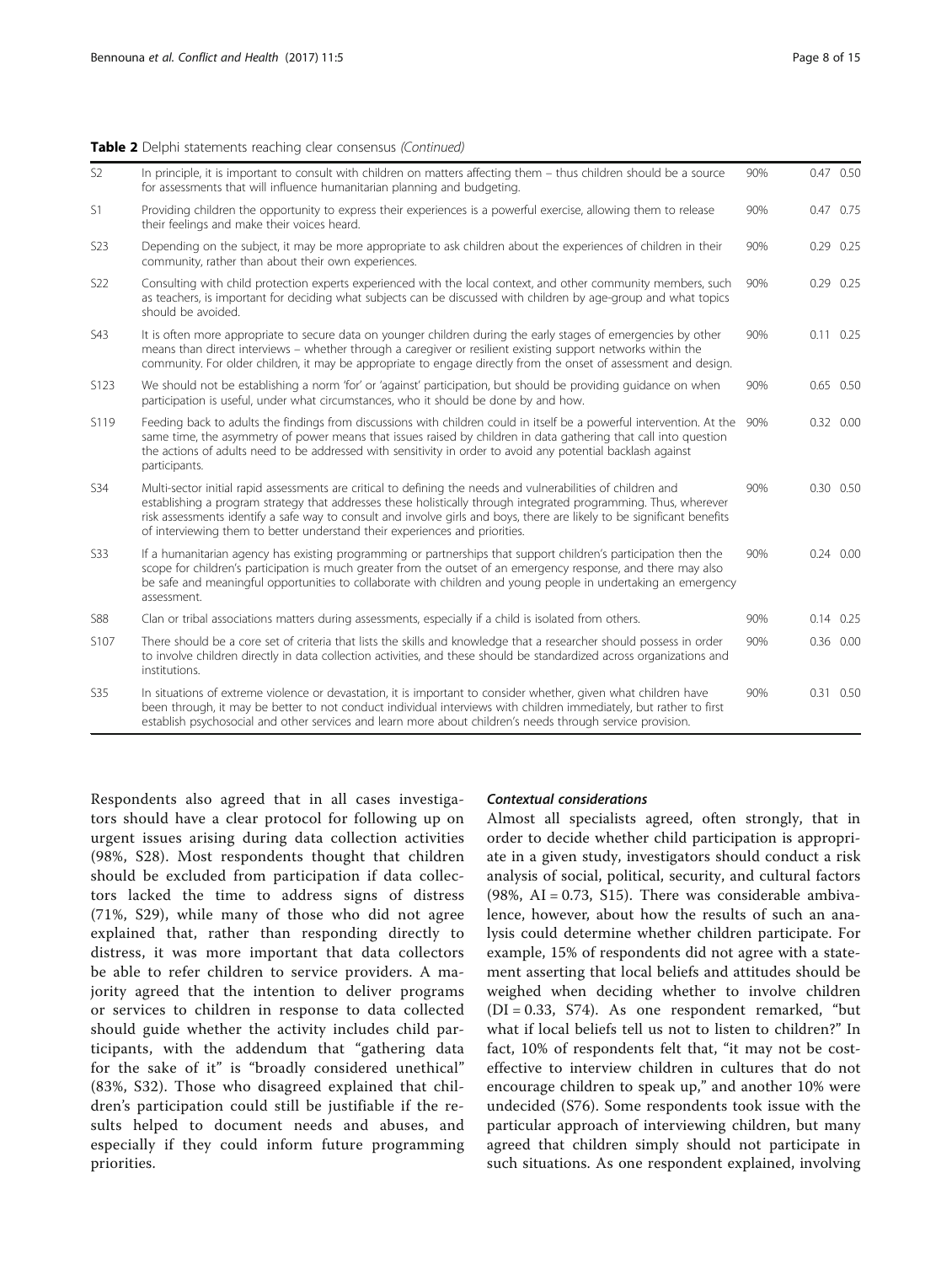<span id="page-8-0"></span>

|  |  |  |  | Table 3 Delphi statements approaching consensus |  |
|--|--|--|--|-------------------------------------------------|--|
|--|--|--|--|-------------------------------------------------|--|

|                 | Number Statement                                                                                                                                                                                                                                                                                                                                                                                                                                              | Consensus Al |      | DI            |
|-----------------|---------------------------------------------------------------------------------------------------------------------------------------------------------------------------------------------------------------------------------------------------------------------------------------------------------------------------------------------------------------------------------------------------------------------------------------------------------------|--------------|------|---------------|
| S115            | It would be unhelpful and unethical to ask children questions without having a clear data management strategy.<br>Children may easily begin to tell the story of what they have experienced and continue to experience, but this is<br>qualitative data which is notoriously costly and time-intensive to manage. A clear structure to consultations with<br>children is required.                                                                            | 88%          |      | 0.53 0.60     |
| S100            | In general but especially for younger children, data collectors should use the interviewee's language/terms. If it is<br>not clear to the interviewer what is being said, they should ask the child 'What do you call _?' using names rather<br>than pronouns, use simple and short sentences, avoiding questions involving time, rephrasing questions, not<br>repeating them, establishing a space where only stories are told that happened, no lying, etc. | 88%          |      | 0.39 0.20     |
| S124            | The challenge is when an inter-agency approach is required and different approaches to programming may create<br>a clash on assessment methodology. This is why one tool cannot meet the requirements of all agencies at all<br>stages of the emergency. It is more helpful to have a toolkit where inter-agency child protection actors can be<br>quided to develop a customized approach, based on standardized tools matched with the current reality.     | 88%          |      | 0.36 0.20     |
| S112            | In data collection activities with children in conflict settings of a political or ethnic nature, enumerators should<br>either be selected based on their neutrality or based on their membership to the same ethnic, political, or military<br>group as the children.                                                                                                                                                                                        | 88%          |      | $0.25$ 0.00   |
| S51             | It may be that it is less risky to engage with children in a natural disaster setting rather than conflict-based emer-<br>gency. However, it is rarely that clear.                                                                                                                                                                                                                                                                                            | 88%          |      | $0.11$ $0.60$ |
| S7              | If children's participation is primarily motivated by an effort to secure their rights to express their opinions (rather<br>than trying to produce new information), it would be better for children to be given continuous opportunities to<br>participate in the design and implementation of the concerned agency's program.                                                                                                                               | 86%          |      | 0.58 0.17     |
| S <sub>26</sub> | A decision tree could help make an informed decision as to whether or not to include children in any given data<br>collection effort. It could also help put in place additional safequards and mitigation measures when necessary.                                                                                                                                                                                                                           | 86%          |      | $0.14$ $0.33$ |
| S57             | Children should only participate in data collection when they understand consent.                                                                                                                                                                                                                                                                                                                                                                             | 85%          |      | $0.60$ $0.50$ |
| S97             | An interview with children should not take too long, an hour maximum.                                                                                                                                                                                                                                                                                                                                                                                         | 85%          |      | 0.37 0.67     |
| S74             | Local beliefs and attitudes towards children should be weighed when deciding whether to involve children in data 85%<br>collection activities.                                                                                                                                                                                                                                                                                                                |              |      | $0.14$ $0.33$ |
| S32             | One quiding factor in deciding whether to involve children directly in data collection activities should be whether<br>there is the intention to programme/deliver services for a certain issue. If not, then one is likely gathering data for<br>the sake of it, which is broadly considered unethical, especially in early onset emergencies, or where resources are<br>limited.                                                                            | 83%          |      | 0.59 0.43     |
| S67             | Children as of 10 years old would possibly be able to provide useful information regarding the humanitarian needs 83%<br>and response.                                                                                                                                                                                                                                                                                                                        |              |      | $0.18$ 0.14   |
| S91             | Consultations should be carried out separately with girls and boys of different age groups.                                                                                                                                                                                                                                                                                                                                                                   | 83%          |      | $0.12$ $0.29$ |
| S66             | Children ages 5-12 may engage in meaningful research and programming if specialized research tools are used by<br>a skilled research team.                                                                                                                                                                                                                                                                                                                    | 80%          | 0.27 | 0.50          |
| S36             | Children's participation in community based committees and in accountability mechanisms can be harnessed to<br>identify and reach the most marginalized children and their families and to ensure that the humanitarian response<br>is benefitting those who are most in need.                                                                                                                                                                                | 80%          |      | $0.24$ 0.38   |
| S77             | Older teenagers may not consider themselves children (and perhaps others in the community don't either) so<br>calling them children can be unhelpful at least and insulting and close doors at worst.                                                                                                                                                                                                                                                         | 80%          |      | $0.18$ 0.50   |
| S117            | It is important to come back after data collection activities with children and review earlier findings through<br>subsequent interviews so that researchers can check their assumptions, make sure their actions were appropriate,<br>assess how the situation has changed since the initial data collection, and determine what these changes mean for<br>programming.                                                                                      | 80%          |      | $0.19$ $0.13$ |

children in such cultures "might create additional tension following the assessment." In a related statement, 95% of respondents agreed that in cultures where children are not expected to express themselves actively, data collectors should work with adult "gatekeepers" to ensure that children are not punished as a result of having participated in the activity (S20).

Aside from cultural considerations, almost a third of respondents felt that "the time required to consult with children and analyze these data may not be worth the investment in a rapidly changing context and where resources are limited" (27%, S8). Similarly, 30% of respondents thought that children should only be interviewed in emergency assessments when the data are not available from other sources (S4). Meanwhile, 48% of respondents disagreed with this sentiment, and an additional 10% disagreed strongly ( $DI = 0.82$ ), arguing that, an "interview with adults and previous research can't replace the perspectives of children in a given context."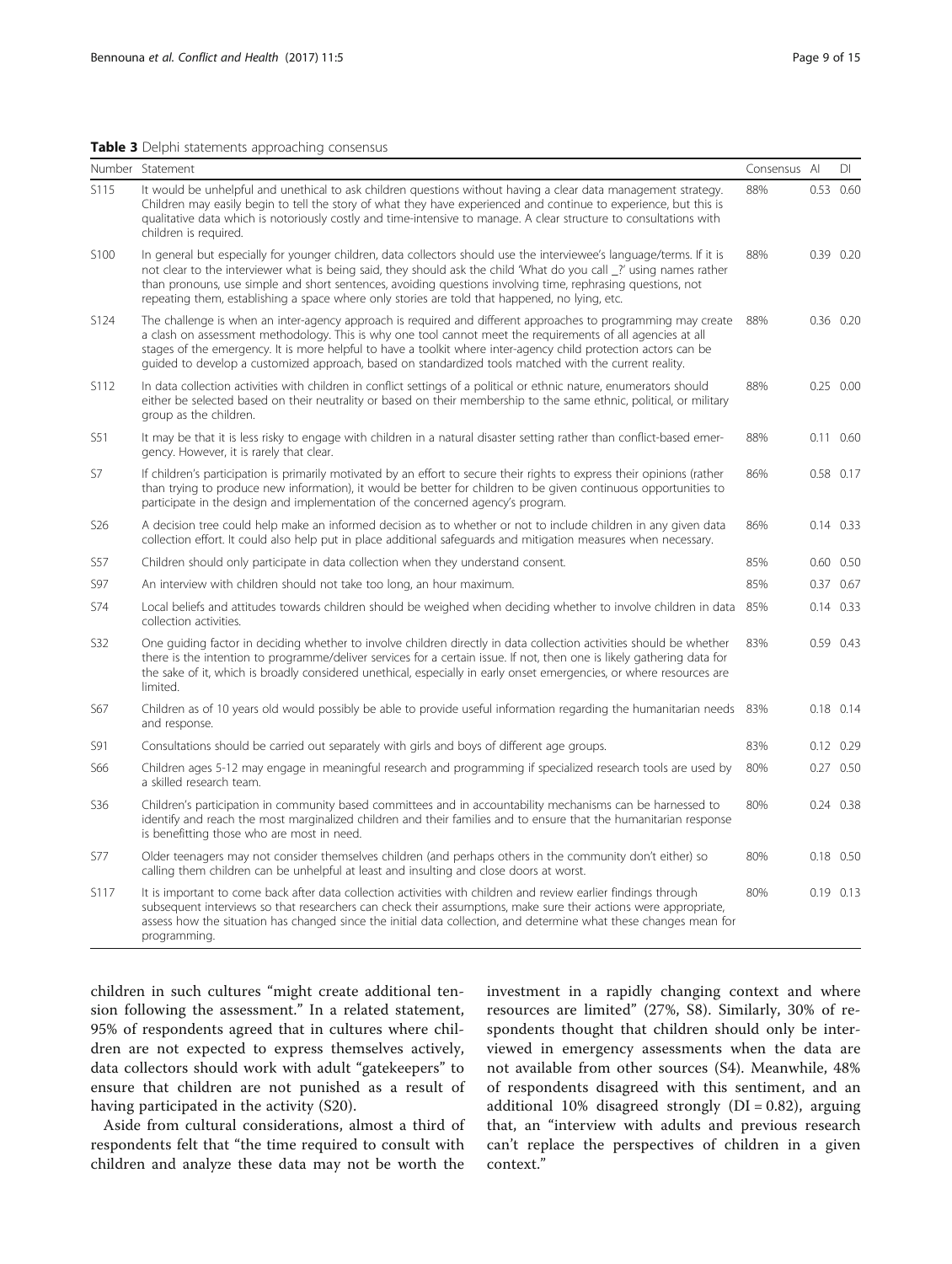Respondents were also ambivalent about how the phase and type of emergency should factor into child participation decisions. Only two of 16 statements related to this theme reached clear consensus, with an additional statement approaching consensus (see S43 and S49 in Table [2](#page-5-0) and S51 in Table [3\)](#page-8-0). Just under twothirds of respondents thought that the type and phase of emergency should be considered "major factors" in deciding whether to include children  $(64\%, \text{DI} = 0.89, \text{C} = 0.69)$ S39). There was near-consensus, on the other hand, on the notion that it would be less dangerous to engage children in data collection during natural disasters than in contexts of armed conflict, but commenters cautioned that the distinctions between these types of emergency were "rarely that clear" (88%, S51).

Importantly, respondents were divided when it came to the question of whether it would be appropriate to interview children in the early phases of emergencies, especially "where there is a significant level of uncertainty for the child, lack of basic services, or violence targeting children" (43%, S40). As one respondent commented, investigators should "allow some level of stability first and lifesaving and immediate needs [to be responded to]" before involving children in data collection. Other respondents often agreed with the general sentiment that the early phases of emergencies could present high risks to children's safe participation, especially in contexts of ongoing conflict, but they did not feel that these conditions should categorically preclude participation. As one respondent wrote, "[i]t's not appropriate to interview children in any context if the researchers don't have the protective/ethical procedures in place and necessary skills and contingency follow-up plans. However, if they do, then it should be appropriate to collect data from children in the early phases of an emergency."

## How should child participants be selected? Individual characteristics and experiences

Almost all respondents agreed that "clear and transparent" inclusion and exclusion criteria should be developed for selection of child participants (98%, S86) and that the principle of justice should underpin all assessment activities, which includes efforts to make participant selection equitable and fair (95%, S14). Respondents described a common practice of interviewing boys more than girls, and affirmed that girls and boys should participate in data collection activities equally (95%, S89). The majority of respondents also noted that clan and tribal associations were important factors in selecting participants in emergency settings (90%, S88).

There was much less agreement about how other individual attributes should factor into participant selection. For example, none of the eight statements related to the role of age in determining a child's eligibility achieved clear consensus. Several respondents provided minimum ages at which they thought children should be eligible to participate, though the proposed minimum age varied widely, from 5 years (80%, S66) to 16 years (10%, S72). Others felt that age should not determine a child's eligibility in itself. As one respondent wrote, "I find it difficult to respond to these age-related questions, since age is something relative and is strongly contextually and culturally dependent." Another respondent noted that eligibility should be determined by the "evolving capacities of the child," emphasizing that the importance of a child's competencies and life experiences should be taken into account in addition to the child's age.

Respondent opinions were decidedly mixed about how particular experiences should factor into participant eligibility. For example, a little over half of respondents felt that a child should not participate in data collection if the child had suffered from a traumatic incident in the recent past (55%, S19). Others, though, thought child involvement depended on the context, the competency of the team, the methods, the purpose of the data collection activity, and the availability of services. Less than two-thirds of respondents agreed that special efforts should be made to involve the most vulnerable child populations in data collection activities, such as children with disabilities, outside of family care, or in conflict with the law, but with the caveat that these populations should be excluded if specialized services were not available to treat them (63%, S87). As one respondent elaborated, "There are many settings where services will not be put in place until there is evidence of the need for those services. Systematically excluding sensitive topics or particular groups of children needs further examination."

## Presence, consent, and involvement of caregiver

A sizeable minority of respondents felt that data should only be collected from children with parental consent and involvement (29%, S61), though a few of these respondents also noted that exceptions could be made for older children or in cases where children were outside of family care. According to one respondent, involvement of a caregiver "depends on the age and maturity of the child. There may be instances where children are no longer with their parents." A number of others wrote similar remarks, while also adding that parental involvement can influence child testimony in some cases or increase the risk of harm. As one respondent noted, the involvement of parents "needs further consideration, especially when the subject matter is related to how [children] are being treated by their parents and/or could put children in a harmful situation."

One in ten respondents felt that adult caregivers should be present during data collection with children,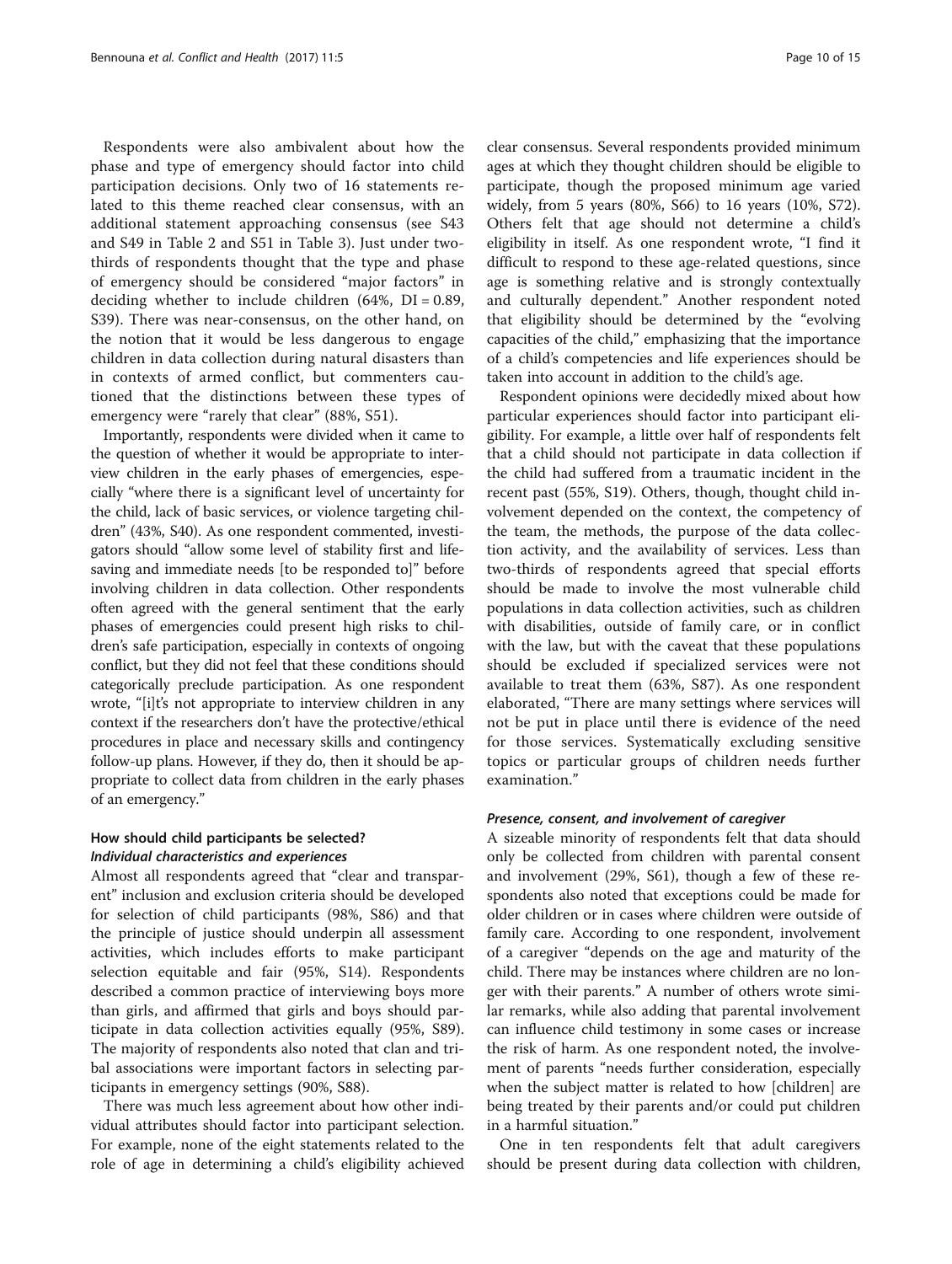though the majority of respondents strongly believed a caregiver need not always be present  $(DI = 0.81, S78)$ . At the same time, most respondents agreed that the presence of trusted adults might help make children feel secure, so long as the child had the choice about whether or not he or she wanted to participate (93%, S80). A small fraction (7%) of respondents also felt that children separated from caregivers should not be included in data collection, though the majority of respondents disagreed with this statement, and often strongly  $(DI = 0.84, S63)$ .

## How should children participate in emergency assessments and related data collection activities? Child-friendly methods

Respondents came to clear consensus on 10 of 14 statements related to child-friendly methods, with an additional two statements approaching consensus (see Tables [2](#page-5-0) and [3\)](#page-8-0). All respondents agreed that data collectors should adapt their methods to children's age, capacities, cultures, and languages (S93, S94, S99). Most respondents agreed that a critical component of a childfriendly approach was to try to minimize power differentials between investigators and child participants (93%, S106), while also managing power dynamics among child participants (100%, S85). Respondents also agreed that all tools should undergo cognitive and field testing ahead of data collection (98%, S95), that investigators should identify private and secure locations for children to participate (100%, S102), and that data collection activities should allow sufficient time for children to participate meaningfully (98%, S98) while still accommodating children's other time obligations (100%, S96). Respondents were also unified in emphasizing that informed consent was an ongoing process that should be re-evaluated continuously throughout the data collection process (95%, S58).

#### Sensitive topics

There were important points of contention about whether certain topical issues should be excluded from data collection exercises with children. Almost half (48%) of respondents thought that all topics could be explored with child participants, while about a quarter (26%) disagreed, and another quarter  $(26%)$  was undecided  $(DI = 0.5, S17)$ . Several of those who agreed that all topics could be explored qualified their statements by saying that sensitive topics should be explored only as long as investigators could safeguard participants, secure their confidentiality, and adapt the data collection methods to their context and capacities. As one respondent explained, "[i]t isn't the subject that determines whether it is appropriate to involve children, but the processes used and the context in which the information-gathering takes place."

Other respondents felt that the risks associated with discussing certain topics with children were simply too high in some contexts, regardless of the safeguards in place. As one respondent related, "sex is still a taboo in many settings for children to freely talk about; young children seen to be more knowledgeable on sex matters are considered immoral and unfit in some communities." Another respondent believed that asking children about possible exposure to sexual violence was especially inappropriate. The respondent reasoned that, in these cases, "[i]nterviewing children on what happened to them would potentially cause a lot of harm." In a related vein, over half of respondents agreed that, "questions that dig into personal experiences, particularly negative emergency-related experiences, should be avoided" (59%, S18). Those who disagreed with this latter statement sometimes specified that highly trained investigators, such as psychologists and social workers, could engage children on these topics in safe, meaningful, and beneficial ways.

Several respondents noted the need for additional guidance and positive examples of data collection on sensitive topics. As one respondent remarked, it "[w]ould be especially helpful to ensure these examples are documented and widely shared so that others are able to replicate work with such sensitive issues in as responsible and ethical a manner as possible. Otherwise this can be VERY dangerous ground to tread. Unfortunately even in recent times I've seen numerous harmful examples in the field."

Two points of clear consensus for reducing the risk of harm included the need to secure a protective environment and support network (95%, S21) and the need to consult with local leaders and specialists (90%, S22) before broaching sensitive topics with children.

#### Communicating expectations and results

Respondents unanimously agreed that investigators had a responsibility to communicate and manage expectations with participants before, during, and after assessments and other evidence generation activities (100%, S59; 98%, S60), but they did not always agree about how the findings should be relayed to child participants. Although 93% of respondents felt that children should receive feedback on the findings of assessments, and should continue to be involved after data collection has stopped (S118), only 80% agreed that staff should return after data collection to review the findings with participating children, and make adjustments according to feedback (S117). Dissenters explained that returning to the same individuals would be challenging for logistics and security reasons, while also noting that involving the same group of participants more than once could "over-burden" those children or create a perception of favoritism. There was even less agreement as to whether children and their parents should be able to see the results of data collection immediately and be invited to modify study results (55%, S116). A common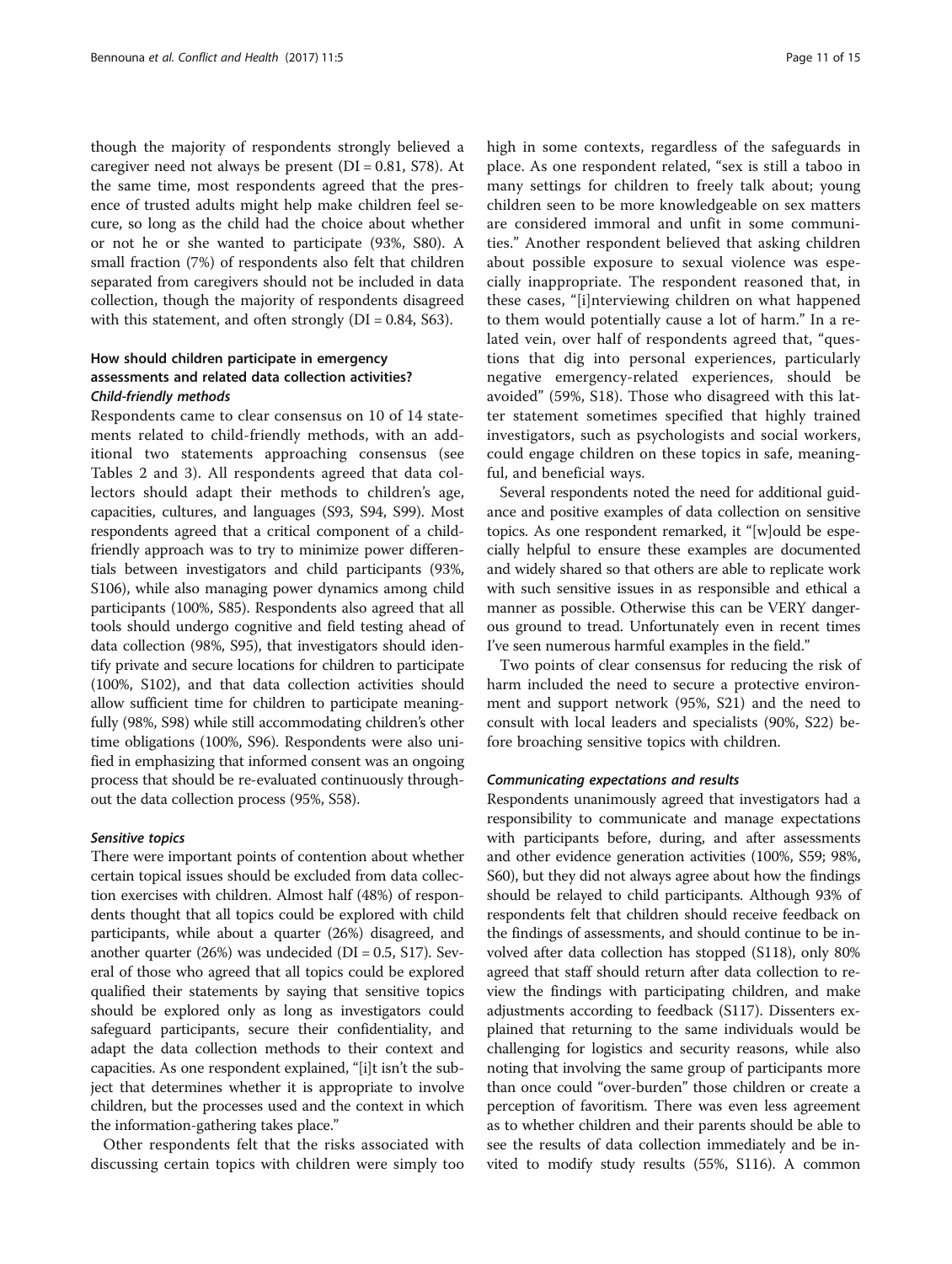reason for disagreeing was that sharing findings with parents is often inappropriate, especially if they are also given a chance to modify the results. There was clear consensus that findings that "call into question the actions of adults" should be handled sensitively so as not to provoke retaliation against children (90%, S119).

#### **Discussion**

The findings from this Delphi review have several important implications for standard setting and coordination within the CPiE sector. Respondents clearly valued the principle of children's participation in data collection activities during emergencies, as well as the basic principles of research ethics, including respect for persons, beneficence, and justice. They also largely agreed on a number of 'good practices' for involving children. These included, for example, assessing competencies of data collection staff, conducting risk analyses, requesting informed consent continuously, creating clear protocols for data collection—with explicit selection criteria and referral plans—and adapting and field-testing instruments to ensure they are suitable for the selected participants. While these sentiments shared broad support, none of these activities are insignificant when undertaken in emergency contexts, and findings may indicate the need for shifts in current practice. The findings also reveal points of ongoing debate, uncertainty, and ambivalence within the CPiE community that merit attention as they may contribute to inconsistent data collection practice [[10](#page-13-0), [25\]](#page-13-0).

#### Staff competencies

The clear consensus around the need for investigators that are qualified to work with children raises questions around how to define minimum competencies, and how to build these capacities ahead of emergency events. The perceived unavailability of qualified data collection staff is a principal reason for discouraging child involvement in the Child Protection Rapid Assessment, a premise that has been supported by a subsequent review of the CPRA's use in 15 countries, and yet the sector has no shared standard for assessing staff capacities to work with children [\[24](#page-13-0), [25](#page-13-0)]. In recent years, UN agencies and NGOs have led numerous efforts to improve CPiE evidence generation capacities through training activities and academic-practitioner collaborations. The Alliance for Child Protection in Humanitarian Action and the Child Protection Area of Responsibility, for example, have conducted eight 'training of trainers' sessions around the globe to increase the pool of practitioners capable of leading CPRAs, though these trainings do not include techniques for engaging children directly. Meanwhile, the University of Kwazulu-Natal hosts a distancelearning CPiE Postgraduate Diploma program through a

partnership between the Alliance for Child Protection in Humanitarian Action, UNICEF, and Save the Children UK [\[38](#page-14-0)]. Additionally, the Center on Child Protection and Wellbeing (PUSKAPA) at the University of Indonesia offers a child protection specialization for master's students while also training civil society partners on best practices for engaging children in research [[39](#page-14-0)].

These initiatives and models for capacity building are all relatively new, and their ability to ensure that highly qualified staff are available to collect data with children in emergencies has yet to be established. The findings of this study reflect a critical need to continue investing in capacity-building strategies, and to ensure that these efforts include dedicated components for addressing children's participation in data collection activities.

## Using risk analyses to determine whether children should participate

While almost all respondents agreed that decisions about whether children should participate in a given data collection activity should be determined by a contextual risk analysis rather than by predetermined 'rules of thumb,' respondents often disagreed about how political, cultural, environmental, social, economic, and security variables should factor into these decisions. It is evident from these findings that, given the same scenarios and information, CPiE specialists in this study would sometimes arrive at different decisions about whether to involve children. For instance, 70% of respondents felt that interviewing children was still important when information from other sources was available, and 43% said that they would not interview children in the early phases of emergencies if basic services were unavailable or if there was still a significant incidence of violence targeting children. These unexpected disagreements are indicative less of contextual decision-making than of discordance in the application of the participation principle. They also signal a divide between practitioner opinion and some of the existing guidelines on child participation, which list the availability of basic services and the unavailability of alternative data sources as minimum criteria for children's participation [[10, 13](#page-13-0), [20](#page-13-0)].

Inconsistency in decision-making about whether children participate in emergency-related data collection activities can have serious consequences for children and their communities, as well as for the validity of the data collected. One study, for example, found that CPRAs in several countries involved children as participants despite the CPRA guideline's recommendation not to [\[25](#page-13-0)]. While child participants expressed gratitude for being included in some countries, involvement with inadequate safeguards in place reportedly caused harm to the participants in at least one context. Given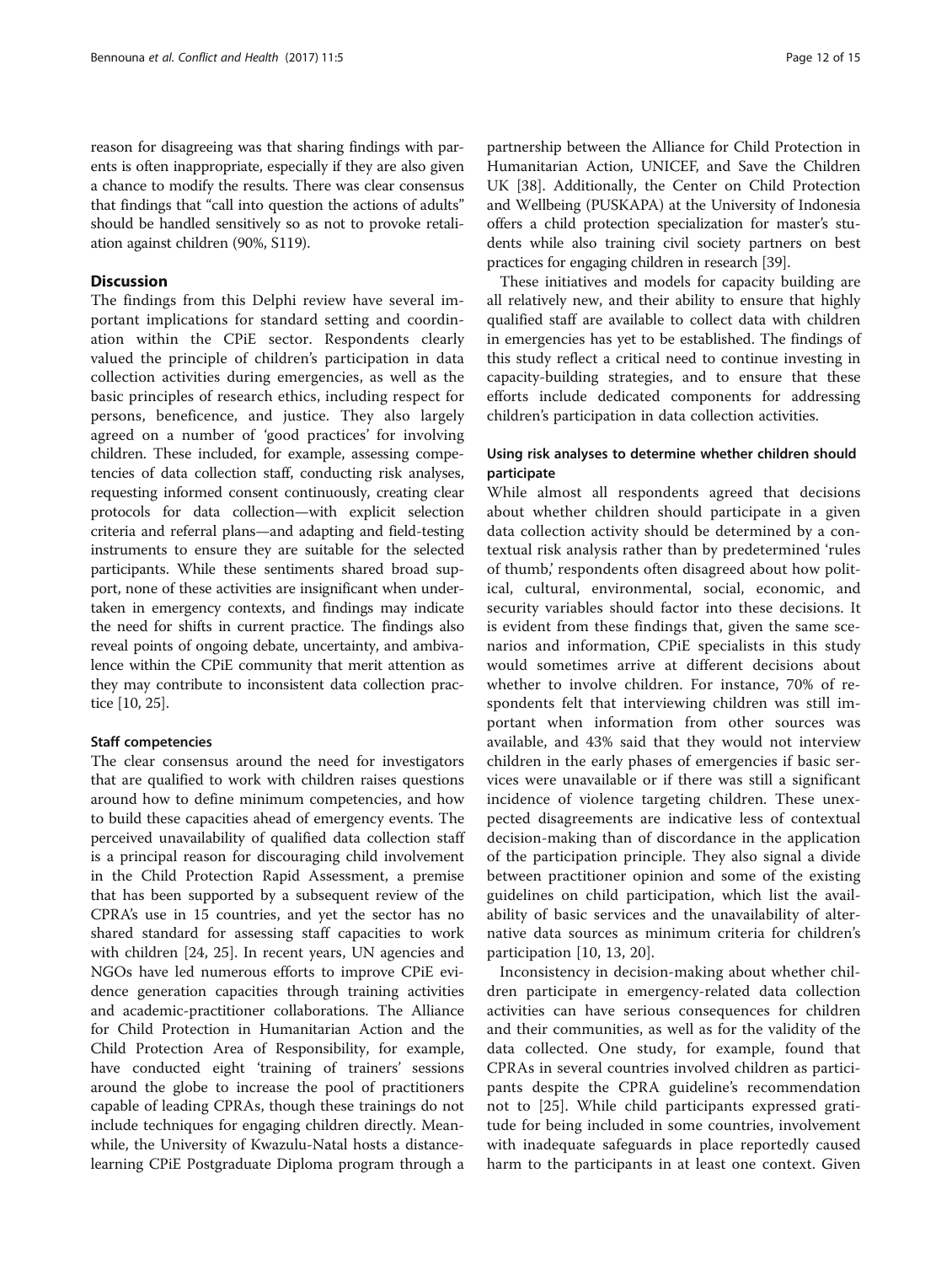this potential for harm, the findings reflect an urgent need for more deliberation and consensus building around how to identify and weigh risks into child participation decisions, especially around divisive issues, such as the relevance of the type and phase of emergency.

## Determining eligibility based on the evolving capacities of the child

The discrepancies in respondent opinions about how to determine participant eligibility also prompt reflection. It is especially important to note that the range of minimum age requirements that respondents proposed, and often agreed to, conflicts with existing standards, which recommend that age be just one factor in determining a child's capacity to participate, together with their life experiences and competencies [[7](#page-13-0), [21\]](#page-13-0). It was also surprising that almost half of respondents felt that recent exposure to a trauma should categorically preclude a child from participating, as screening for exposure to traumatic experiences requires a specialized skill set that is usually unavailable in humanitarian settings. The study group's ambivalence about how to determine eligibility for child participants with special needs in the absence of specialized services warrants further attention as well. These questions have critical implications for the principles of justice and non-maleficence, and for securing useful data to inform programs targeting vulnerable child populations in emergencies [\[25](#page-13-0)].

#### Studying sensitive topics with children

Although respondents reached consensus about a range of appropriate methods and techniques for engaging children in safe and meaningful data collection, how to investigate sensitive topics was a notable exception. Given the fact that interviewing children directly about sensitive topics, such as exposure to sexual violence and involvement with armed groups, may pose unique risks to children, it is highly significant that about half of the respondents thought certain topics should not be broached with children while the other half disagreed [[13, 20, 21\]](#page-13-0). A previous survey, which was not limited to emergency contexts, found that researchers' concern about whether certain topics are too sensitive to include in child interviews varied widely, with researchers from lower- and middle-income countries often being more concerned about the sensitivity of the topic than those from higher income countries [\[40](#page-14-0)]. This disparity likely affects the ability for organizations to collect certain types of data in many humanitarian settings. Yet, as several respondents remarked, there is little guidance on identifying topics that could be sensitive and on deciding whether to include these topics in data collection involving children [\[16](#page-13-0), [41\]](#page-14-0). Respondents did not delineate how investigators should weigh children's confidentiality against the imperative to report abuses exposed through data collection activities, but this is certainly another important ethical consideration that merits further investigation [[10](#page-13-0), [12](#page-13-0)].

#### Limitations

This study is not without limitations. We purposively sampled specialists via multiple channels in order to capture a diverse array of perspectives on the research questions. Nevertheless, certain groups may have been overrepresented, while others, especially donor representatives and specialists from South and Central America, Australasia, and the Middle East, were underrepresented. Another limitation of the study was the length and complexity of statements generated for Rounds II and III. While analyzing the Round I questionnaires, we made every effort to preserve the nuances of meaning and original phrasing of the responses while also providing clarity. This had the effect of generating statements with numerous clarifying clauses, making them highly specific. Respondents frequently reported agreeing with only fractions of statements, or feeling uncomfortable agreeing with a statement without adding further caveats, also remarking that their opinions were contextdependent. For the 17 statements that approached consensus without achieving clear consensus, participants often either considered them to be worded too vaguely or too restrictively (Table [3\)](#page-8-0). Respondents also commented that the Round II and Round III survey were long, which in one case led to an incomplete survey and in a few others likely contributed to attrition.

#### Conclusion

Despite its limitations, this study provides valuable insights for child protection practitioners, researchers, donors, and policymakers who work in humanitarian contexts. The study reflects notable coherence among specialists not only in their appreciation for general research and child rights principles, but also in their identification of the risks that data collection activities present to children, and approaches to mitigating those risks. Points of ongoing debate around how to factor different risks—including the phase of emergency, the existence of basic services, and children's recent exposure to trauma—into child participation decisions may be more complicated to resolve, but warrant attention. Further engagement with these unresolved questions is needed within the CPiE sector to uphold the participation principle and ensure children's safe and meaningful engagement in emergencyrelated data collection activities.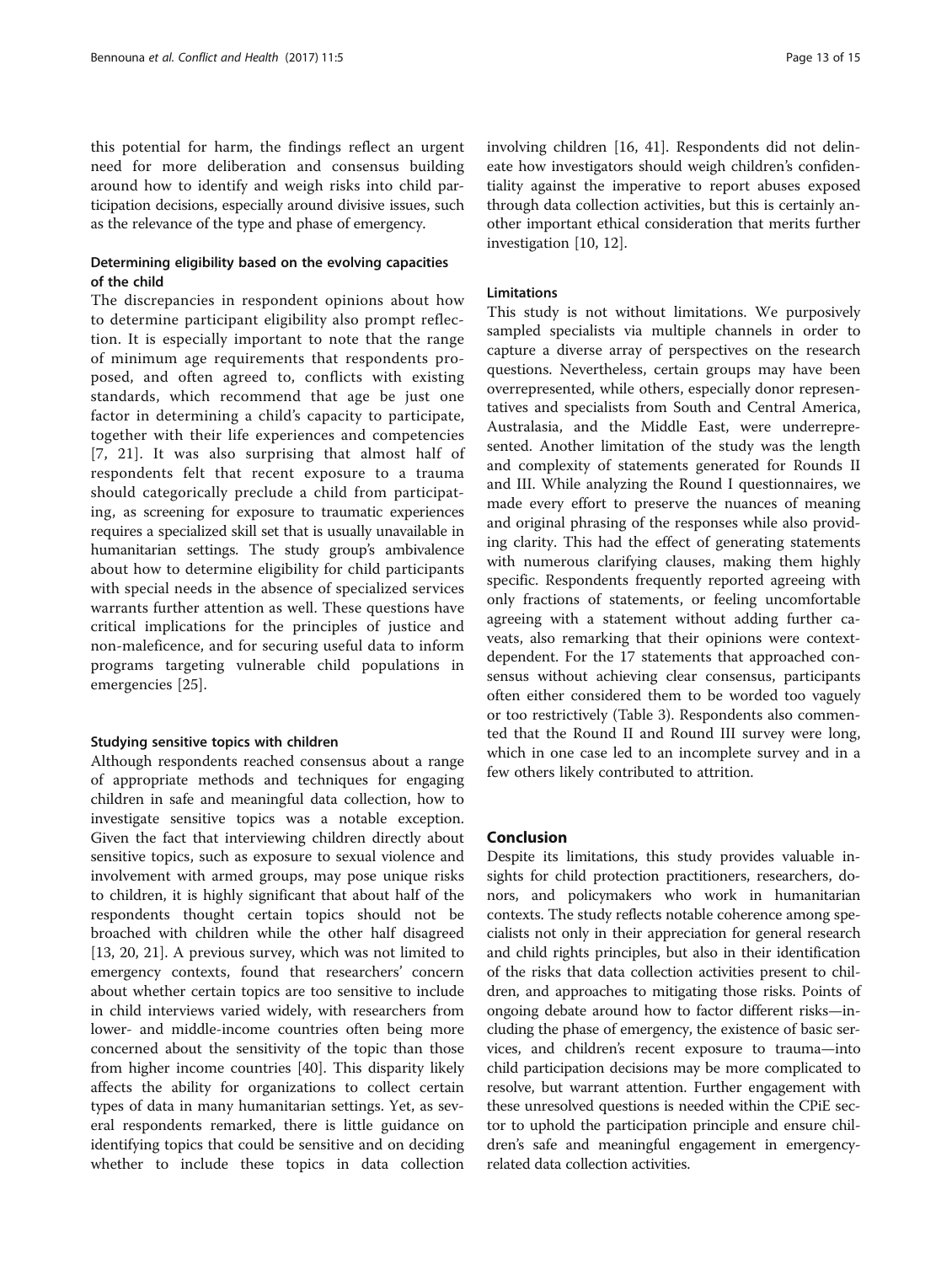## <span id="page-13-0"></span>Additional file

[Additional file 1](dx.doi.org/10.1186/s13031-017-0108-y) All Delphi Statements with Final Consensus Ratings, by Theme. (XLSX 57 kb)

#### Abbreviations

AI: Agreement intensity; CPiE: Child protection in emergencies; CPRA: Child protection rapid assessment; CPWG: Child protection working group; CRC: Convention on the rights of the child; DI: Disagreement intensity; IRB: Institutional review board; MIRA: Multi cluster/sector initial rapid assessment; PUSKAPA: Pusat Kajian & Advokasi Perlindungan & Kualitas Hidup Anak (Center on Child Protection and Wellbeing); UN: United Nations

#### Acknowledgements

The authors wish to thank the Alliance for Child Protection in Humanitarian Action, who supported the execution of this study. The views expressed in this article are solely those of the author, and not those of the Alliance or UNICEF.

#### Funding

The authors acknowledge the financial support of USAID's Office of Foreign Disaster Assistance, without whom this study would not have been possible. This article does not represent the views of USAID, but only those of the authors.

#### Availability of data and materials

An additional file [Additional file 1. DelphiStatements\_FinalRatings] is available in.xls format and lists all statements generated in Round I, followed by their final consensus ratings, agreement intensities, and disagreement intensities.

#### Authors' contributions

HM and LS conceived the study and executed the initial pilot. CB coordinated data collection, and CB, HM, and LS analyzed findings in all three rounds. LS supervised preparation of the draft manuscript by CB, and all authors engaged in developing the final draft of the manuscript. LS served as principal investigator. All authors read and approved the final manuscript.

#### Competing interests

The authors declare that they have no competing interests.

#### Consent for publication

Not applicable.

#### Ethics approval and consent to participate

This study's protocol was reviewed by Columbia University's Institutional Review Board and determined to be exempt under IRB-AAAQ0600.

#### Author details

<sup>1</sup>Center on Child Protection and Wellbeing (PUSKAPA), School of Social and Political Sciences (FISIP), University of Indonesia, Gedung Nusantara II, Lantai 1, Depok, West Java 16424, Indonesia. <sup>2</sup>Program on Forced Migration and Health (PFMH), Mailman School of Public Health, Columbia University, 60 Haven Avenue, B-4 Suite 432, New York, NY 10032, USA.

# Received: 3 November 2016 Accepted: 2 February 2017

#### References

- 1. Committee on the Rights of the Child (CRC). Convention on the rights of the child. General comment no. 12: The right of the child to be heard; 2009.
- 2. Beazley H, Bessell S, Ennew J, Waterson R. The right to be properly researched: Research with children in a messy, real world. Child Geographies. 2009;7(4):365–78.
- 3. Boyden, J, Ennew, J. Children in focus: a manual for participatory research with children. Stockholm: Save the Children Sweden; 1997.
- 4. Cahill, H, Beadle, S, Mitch, J, Coffey, J, Crofts, J. Adolescents in emergencies. Parkville: University of Melbourne; 2010.
- 5. Dyregrov K, Dyregrov A, Raundalen M. Refugee families' experience of research participation. J Trauma Stress. 2010;13(3):413–26.
- 6. Gibbs L, Mutch C, O'Connor P, MacDougall C. Research with, by, for and about children: Lessons from disaster contexts. Global Studies Child. 2013; 3(2):129–41.
- 7. Graham A, Powell M, Taylor N, Anderson D, Fitzgerald R. Ethical research involving children. Florence: UNICEF Office of Research–Innocenti; 2013.
- 8. Thomas S, Byford S. Research with unaccompanied children seeking asylum. Br Med J. 2003;327(7428):1400.
- 9. Vervliet, M, Rousseau, C, Broekaert, E, Derluyn, I. Multilayered Ethics in Research Involving Unaccompanied Refugee Minors. J Refugee Studies. 2015; doi: [10.1093/jrs/feu039](http://dx.doi.org/10.1093/jrs/feu039).
- 10. Berman G, Hart J, O'Mathúna D, Mattellone E, Potts A, O'Kane C, et al. What we know about ethical research involving children in humanitarian settings: an overview of principles, the literature and case studies (Innocenti Working Paper, No. 2016-18). Florence: UNICEF Office of Research; 2016.
- 11. Feinstein C, O'Kane C. A kit of tools for participatory research and evaluation with children, young people and adults: A compilation of tools used during a thematic evaluation and documentation on children's participation in armed conflict, post conflict and peace building. Oslo: Save the Children Norway; 2008.
- 12. Feinstein C, O'Kane C. Ethical guidelines for ethical, meaningful and inclusive children's participation practice. Oslo: Save the Children Norway; 2008.
- 13. International Rescue Committee (IRC). Caring for child survivors of sexual abuse: Guidelines for health and psychosocial service providers in humanitarian settings. New York: IRC; 2012.
- 14. Lansdown G, O'Kane C. A toolkit for monitoring and evaluating children's participation. London: Save the Children; 2014.
- 15. Mann, G, Tolfree, D. Children's participation in research: Reflections from the care and protection of separated children in emergencies project. Stockholm: Save the Children Sweden; 2003.
- 16. O'Kane, C. Guidelines for children's participation in humanitarian programming. London: Save the Children; 2013.
- 17. Sumathipala, A, Jafarey, A, de Castro, L, Ahmad, A, Marcer, D, Srinivasan, S, et al. The draft statement/guidelines for disaster research, working group on disaster research and ethics. Global Health Trials. 2011, Available: [https://globalhealthtrials.](https://globalhealthtrials.tghn.org/articles/draft-statementguidelines-disaster-research/) [tghn.org/articles/draft-statementguidelines-disaster-research/](https://globalhealthtrials.tghn.org/articles/draft-statementguidelines-disaster-research/). Accessed 25 October 2016.
- 18. Toms, C, MacLeod, H. Children in emergencies manual. Monrovia, CA: World Vision International; 2006.
- 19. UNICEF. The participation of children and young people in emergencies: A guide for relief agencies, based largely on experiences in the Asian tsunami response. Bangkok: UNICEF East Asia and Pacific Regional Office; 2007.
- 20. World Health Organization (WHO). WHO ethical and safety recommendations for researching, documenting and monitoring sexual violence in emergencies. Geneva: WHO; 2007.
- 21. Hart J, Tyrer B. Research with children living in situations of armed conflict: Concepts, ethics and methods. Oxford: University of Oxford; 2006.
- 22. Jacobsen K, Landau L. B. The dual imperative in refugee research: some methodological and ethical considerations in social science research on forced migration. Disasters. 2003;27(3):185–206.
- 23. Inter-Agency Standing Committee. (IASC). Multi-cluster/sector initial rapid assessment (MIRA): Provisional version March 2012. Geneva: Inter-Agency Standing Committee; 2012.
- 24. Child Protection Working Group (CPWG). Child protection rapid assessment toolkit. Global Protection Cluster; 2012.
- 25. Landis D, Stark L, Mansourian H, Ager A. Examining Child Protection Rapid Assessment: A structured review of field learning from the Child Protection Rapid Assessment (CPRA) toolkit. New York: Child Protection in Crisis (CPC) Network; 2013.
- 26. Alliance for Child Protection in Humanitarian Action. Assessment, measurement and evidence working group. 2017; Available: [https://alliancecpha.org/](https://alliancecpha.org/assessment-and-measurement-working-group/) [assessment-and-measurement-working-group/](https://alliancecpha.org/assessment-and-measurement-working-group/). Accessed 3 January, 2017.
- 27. Dalkey NC, Brown BB, Cochran S. The Delphi method: An experimental study of group opinion (Vol. 3). Santa Monica, CA: Rand Corporation; 1969.
- 28. Ager A, Stark L, Akesson B, Boothby N. Defining best practice in care and protection of children in crisis affected settings: A delphi study. Child Dev. 2010;81(4):1271–86.
- 29. Powell C. The Delphi technique: myths and realities. J Adv Nurs. 2003;41(4):376–82.
- 30. Beattie E, Mackway-Jones K. A Delphi study to identify performance indicators for emergency medicine. Emerg Med J. 2004;21(1):47–50.
- 31. Brown N, Crawford I, Carley S, Mackway-Jones K. A Delphi-based consensus study into planning for biological incidents. J Public Health. 2006;28(3):238–41.